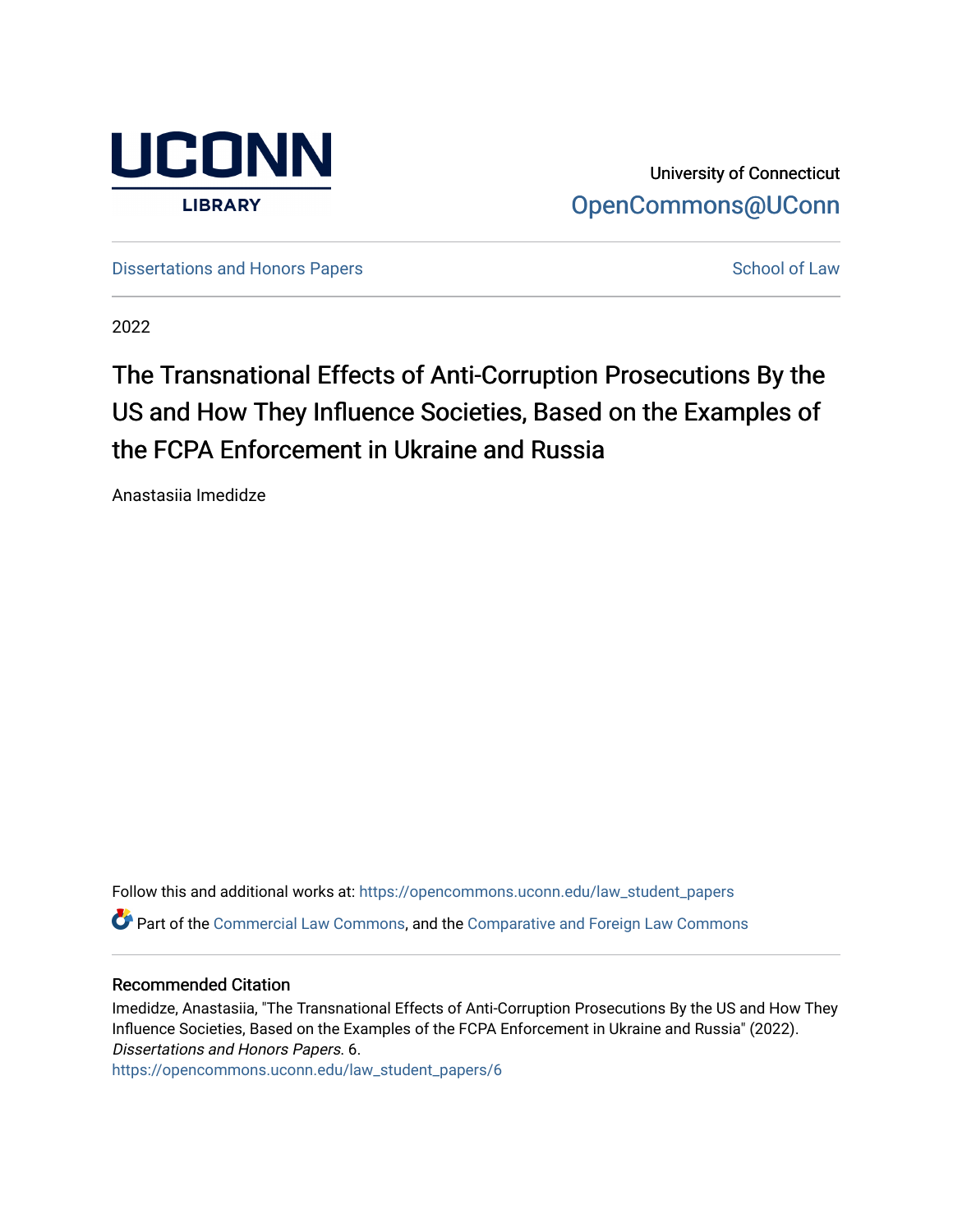# Anastasiia Imedidze

Law 7345 Compliance and Enforcement, Problems [In-SECL10-1223](https://huskyct.uconn.edu/webapps/blackboard/execute/courseMain?course_id=_112162_1)

# **THE TRANSNATIONAL EFFECTS OF ANTI-CORRUPTION PROSECUTIONS BY THE US AND HOW THEY INFLUENCE SOCIETIES, BASED ON THE EXAMPLES OF THE FCPA ENFORCEMENT IN UKRAINE AND RUSSIA**

# Introduction

- I. Era of the FCPA
- II. Anti-Corruption Compliance in US Companies
	- 1) Trend on Corporate Anti-Corruption Compliance Programs
	- 2) Anti-Corruption Compliance Programs in the US

# III. Case Studies

1) Alfred C. Toepfer International Ukraine Ltd. (a Subsidiary of US Archer

Daniels Midland Company)

- a) The Scheme in Ukraine
- b) NPA Requirements
- c) Judicial Issues Regarding the Case
- d) Compliance System Enhancement After the FCPA Violation
- 2) Teva Pharmaceutical Industries Ltd.
	- a) The Scheme in Russia
	- b) The Scheme in Ukraine
	- c) Actors Behind the Scheme
	- d) DPA Requirements
	- e) Compliance System Enhancement After the FCPA Violation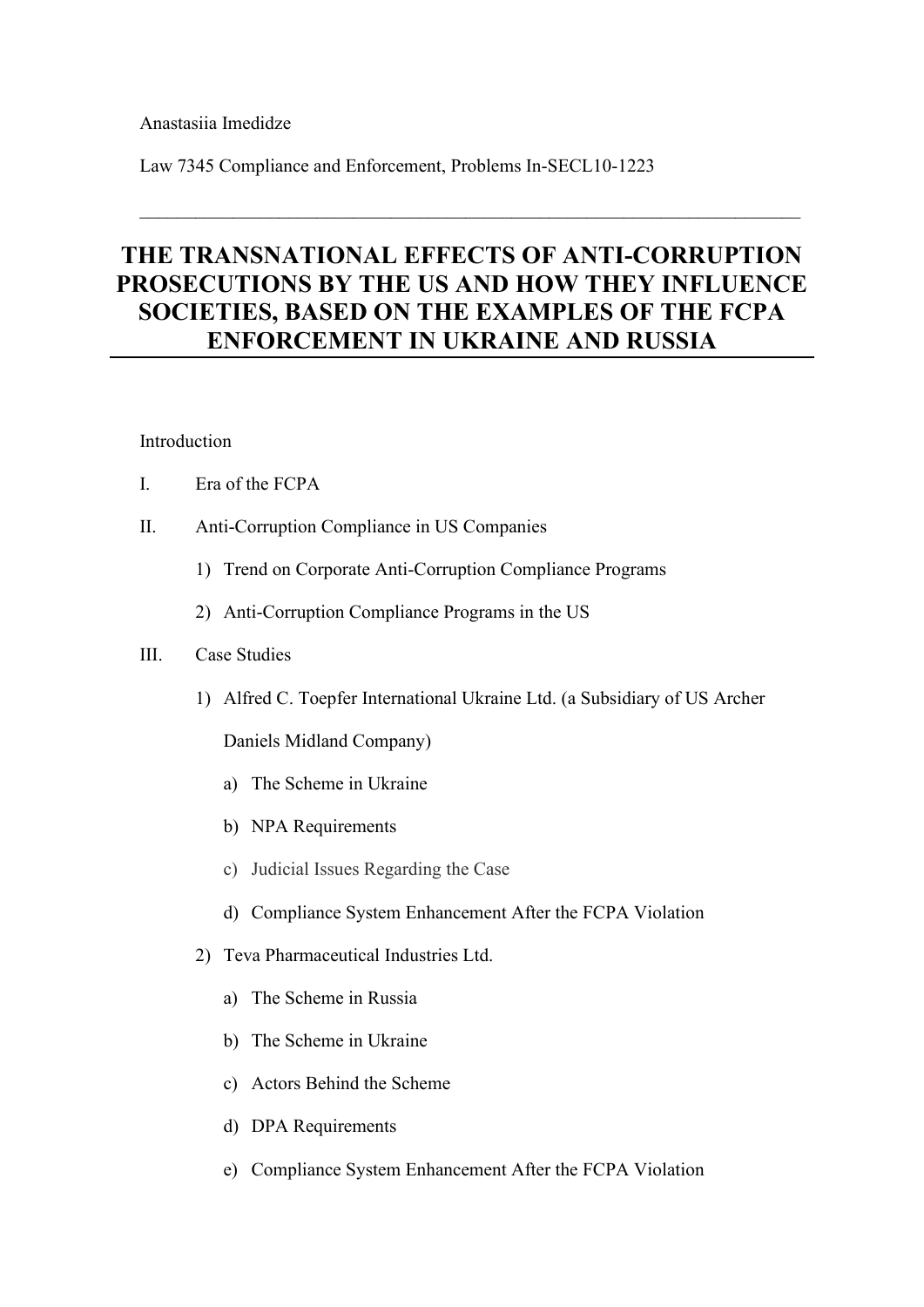- f) Lessons Drawn from the Cases
- IV. Analysis of the Impact on the Society
	- 1) General Corruption Situation in the Eastern Europe Region
	- 2) Corruption Situation in Russia
	- 3) Corruption Situation in Ukraine
	- 4) The FCPA Enforcement Tendencies

### Conclusion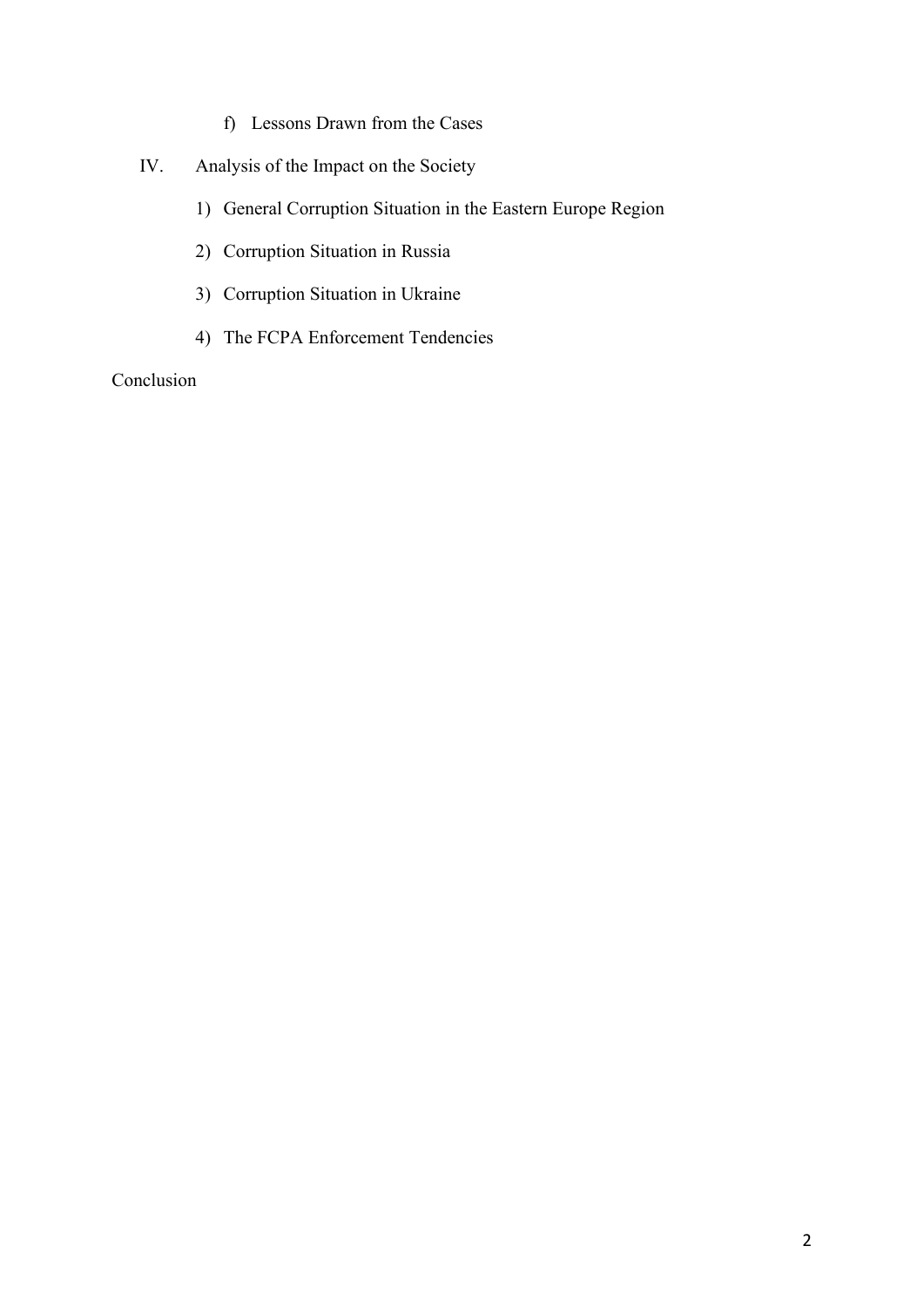#### **INTRODUCTION**

The Foreign Corrupt Practice Act (FCPA) was the first extraterritorial law in the world that defined corruption of foreign officials as a crime instead of a means to "grease the wheels." Cooperation with the Organization for Economic Cooperation and Development (OECD) and foreign countries made it possible to put that principle into practice. That changed and continues to change the way businesses develop worldwide, framing acceptable and plausible business practices.

Although all countries have their own legal traditions and cultures of doing business that might not eagerly accept the new anti-corruption rules, American companies establish their own standards consistent with the FCPA principles in the local environment. That allows American businesses to affect the systems of foreign countries "from the bottom:" local business partners have to accept and adhere to an anti-corruption framework that might be completely new for them.

In turn, FCPA enforcement proves the effectiveness of compliance systems for both companies that apply them and societies where violations take place. On one hand, compliance programs help organizations to minimize the burden of sanctions; on the other hand, such enforcements may uncover pivotal problems inherent to a specific society and may trigger changes.

#### **I. Era of the FCPA**

As a response to the numerous US businesses that made millions on bribing foreign officials, President Carter signed the FCPA in December 1977. [1](#page-3-0) This federal law has extraterritorial effect that is applied to a broad category of persons: both those who have

<span id="page-3-0"></span><sup>1</sup> FCPA Enforcement Against U.S. and Non-U.S. Companies, Michael S. Diamant, Christopher W.H. Sullivan, Jason H. Smith, Michigan Business and Entrepreneurial Review Volume 8, Issue 2, 2019, 353-379p., p.356; https://www.gibsondunn.com/wp-content/uploads/2019/09/Diamant-Sullivan-Smith-FCPA-Enforcement-Against-U.S.-and-Non-U.S.-Companies-Michigan-Business-Entrepreneurial-Law-Review-Spring-2019.pdf.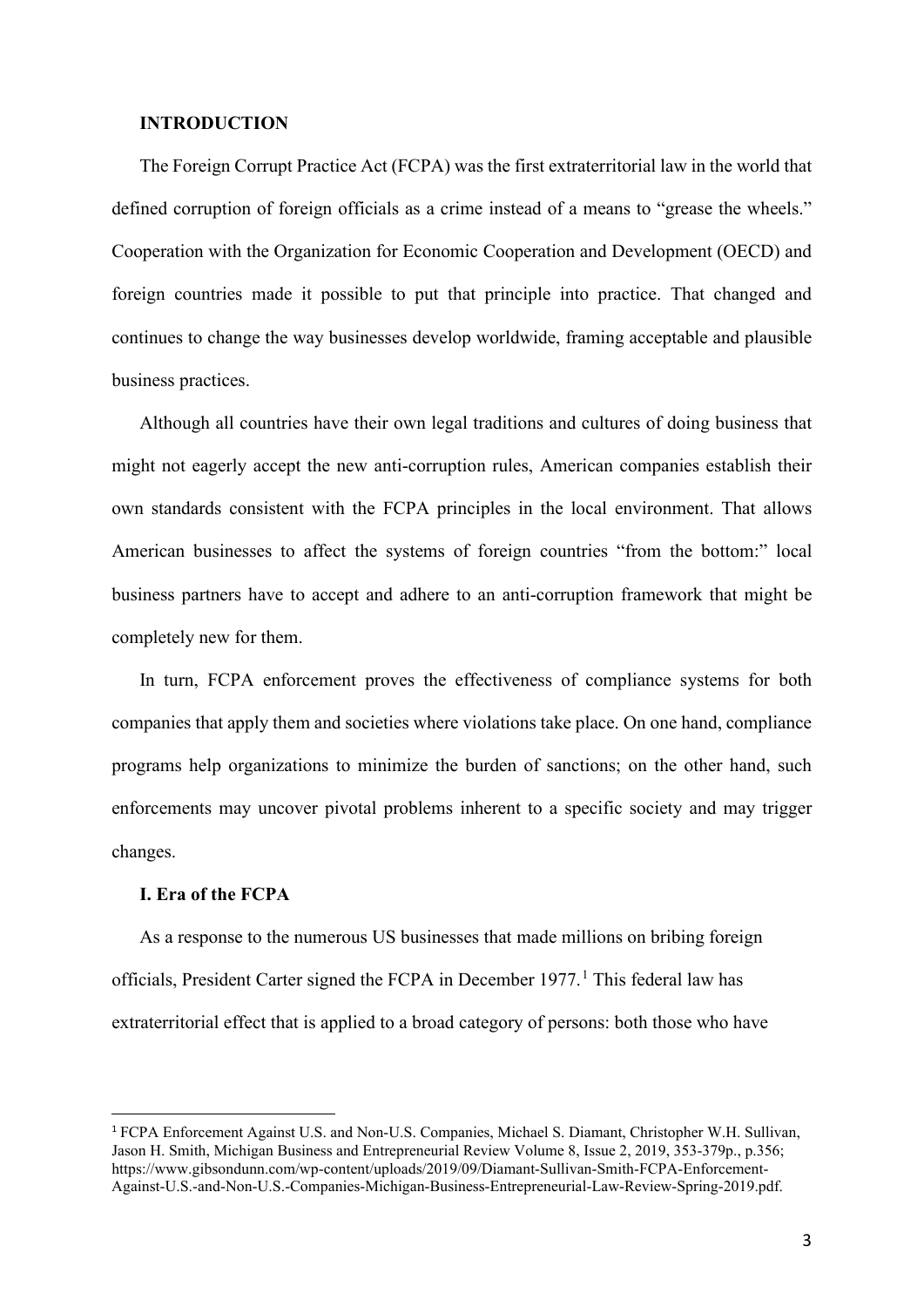formal ties with the US, and those who participate in furtherance of illegal activity while in the US. [2](#page-4-0)

The FCPA has two parts: antibribery provisions that are enforced by the Department of Justice, and record keeping provisions that are enforced by the Securities Exchange Commission. [3](#page-4-1) Antibribery provisions prohibit:

> "the use of the mails or any means or instrumentality of interstate commerce corruptly in furtherance of an offer, payment, promise to pay, or authorization of the payment of any money, or offer, gift, promise to give, or authorization of the giving of anything of value to . . . any foreign official for purposes of . . . influencing any act or decision of the foreign official . . . securing any improper advantage; or . . . inducing such foreign official to use his influence with a foreign government or instrumentality thereof . . . in order to assist [the company] in obtaining or retaining business for or with, or directing business to, any person."[4](#page-4-2)

The record keeping provisions are applicable to the companies that trade their securities

in the US and require such companies "to (a) make and keep books and records that

accurately and fairly reflect the transactions of the corporation and (b) devise and maintain an

adequate system of internal accounting controls."[5](#page-4-3) False records in the books do not have to

be linked to bribes to trigger enforcement of the FCPA's bribery provisions.<sup>[6](#page-4-4)</sup>

# **II. Anti-Corruption Compliance in US Companies**

# **1. Trend on Corporate Anti-Corruption Compliance Programs**

The US companies and some non-US companies became the subject of the FCPA after its enactment, but actual enforcement under this Act was not active: for the first two decades the DOJ and SEC initiated approximately 3 cases a year. [7](#page-4-5) After the Enron case, the government

https://www.jonesday.com/en/insights/2010/01/the-foreign-corrupt-practices-act-an-overview.

<span id="page-4-1"></span><sup>3</sup> Can Global Organizations use Values-Based Leadership to Combat Briberies and Corruption? Joseph J. Lestrange, Yulia Tolstikov-Mast, Journal of Leadership, Accountability and Ethics vol. 10(4) 2013, 41-56p., p.

43; http://www.na-businesspress.com/JLAE/Tolstikov-MastY\_Web10\_4\_.pdf. <sup>4</sup> 15 U.S.C. § 78dd-1(a).

<span id="page-4-0"></span><sup>2</sup> The Foreign Corrupt Practices Act: An Overview (January 2010);

<span id="page-4-3"></span><span id="page-4-2"></span><sup>5</sup> https://www.justice.gov/criminal-fraud/foreign-corrupt-practices-act.

<span id="page-4-4"></span><sup>6</sup> 15 U.S.C. § 78dd-1(a).

<span id="page-4-5"></span><sup>7</sup> FCPA Enforcement Against U.S. and Non-U.S. Companies, Michael S. Diamant, Christopher W.H. Sullivan, Jason H. Smith, Michigan Business and Entrepreneurial Review Volume 8, Issue 2, 2019, 353-379p., p.357;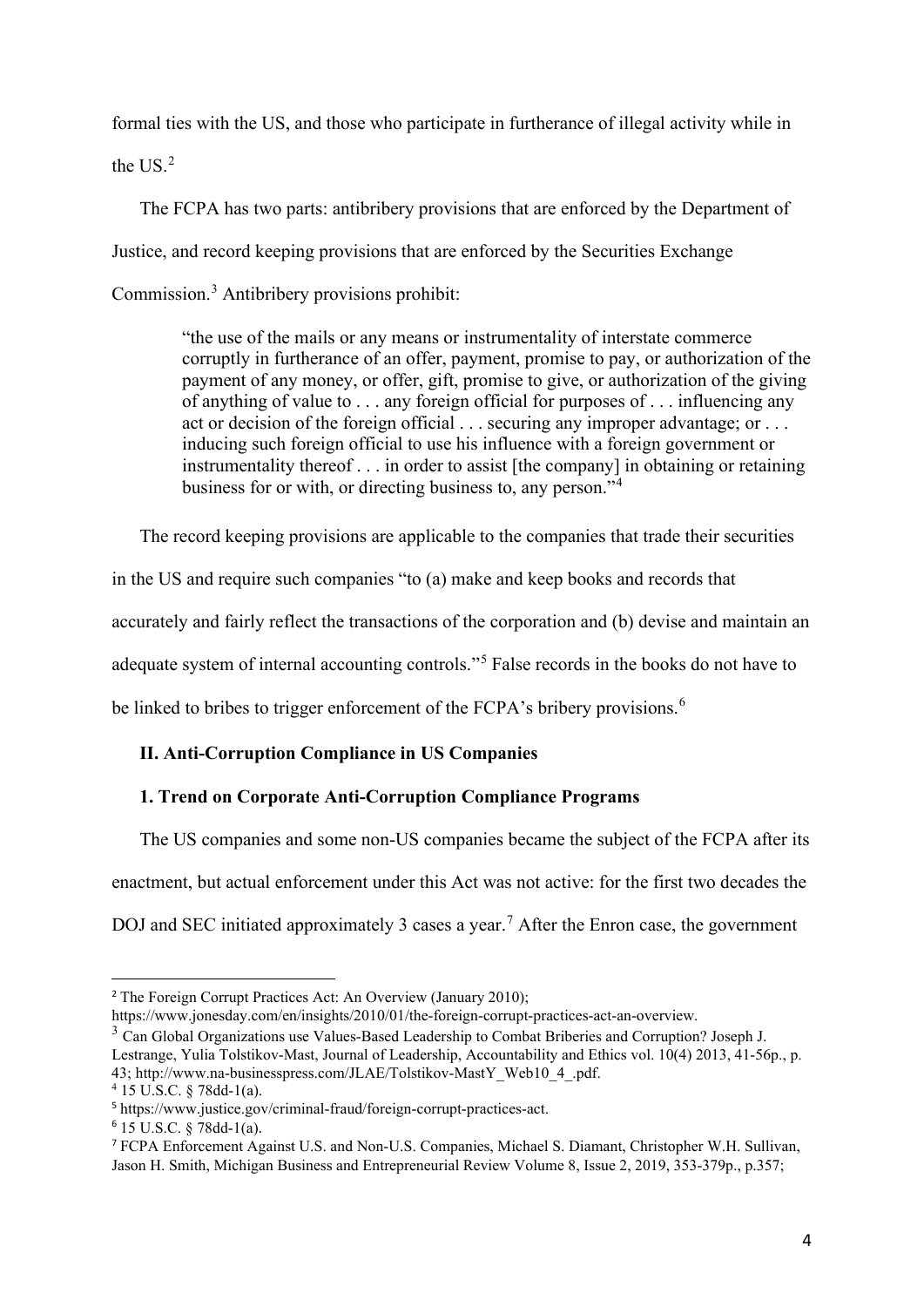seemed to pay close attention to companies' accounting and management procedures, as well as to cross-border transactions as the result of the US PATRIOT Act enactment<sup>[8](#page-5-0)</sup> in 2001.



https://www.gibsondunn.com/2018-year-end-fcpa-update/

It was long thought that the FCPA hinders business of US companies abroad in comparison with other companies that actively use bribery as a means of obtaining contracts and foreign markets. However, it was discovered that anti-corruption compliance is beneficial for companies. Most companies were willing to improve their corporate governance where it influenced external reputation. Companies that had robust anti-corruption systems experienced about 50% less corruption violations than companies without such systems and the business performance of the companies with anti-corruption compliance was more successful in comparison with the peers who used bribes.<sup>[9](#page-5-1)</sup>

Now, under the pressure of the FCPA, the Anti-Bribery Conventions of the OECD and United Nations Organizations (UNO), the UK Bribery Act, and other anti-corruption

https://www.gibsondunn.com/wp-content/uploads/2019/09/Diamant-Sullivan-Smith-FCPA-Enforcement-Against-U.S.-and-Non-U.S.-Companies-Michigan-Business-Entrepreneurial-Law-Review-Spring-2019.pdf.

<span id="page-5-0"></span><sup>8</sup> Can Global Organizations use Values-Based Leadership to Combat Briberies and Corruption? Joseph J. Lestrange, Yulia Tolstikov-Mast, Journal of Leadership, Accountability and Ethics vol. 10(4) 2013, 41-56p., p. 43; http://www.na-businesspress.com/JLAE/Tolstikov-MastY\_Web10\_4\_.pdf.

<span id="page-5-1"></span><sup>9</sup> Can Global Organizations use Values-Based Leadership to Combat Briberies and Corruption? Joseph J. Lestrange, Yulia Tolstikov-Mast, Journal of Leadership, Accountability and Ethics vol. 10(4) 2013, 41-56 p., p. 46; http://www.na-businesspress.com/JLAE/Tolstikov-MastY\_Web10\_4\_.pdf.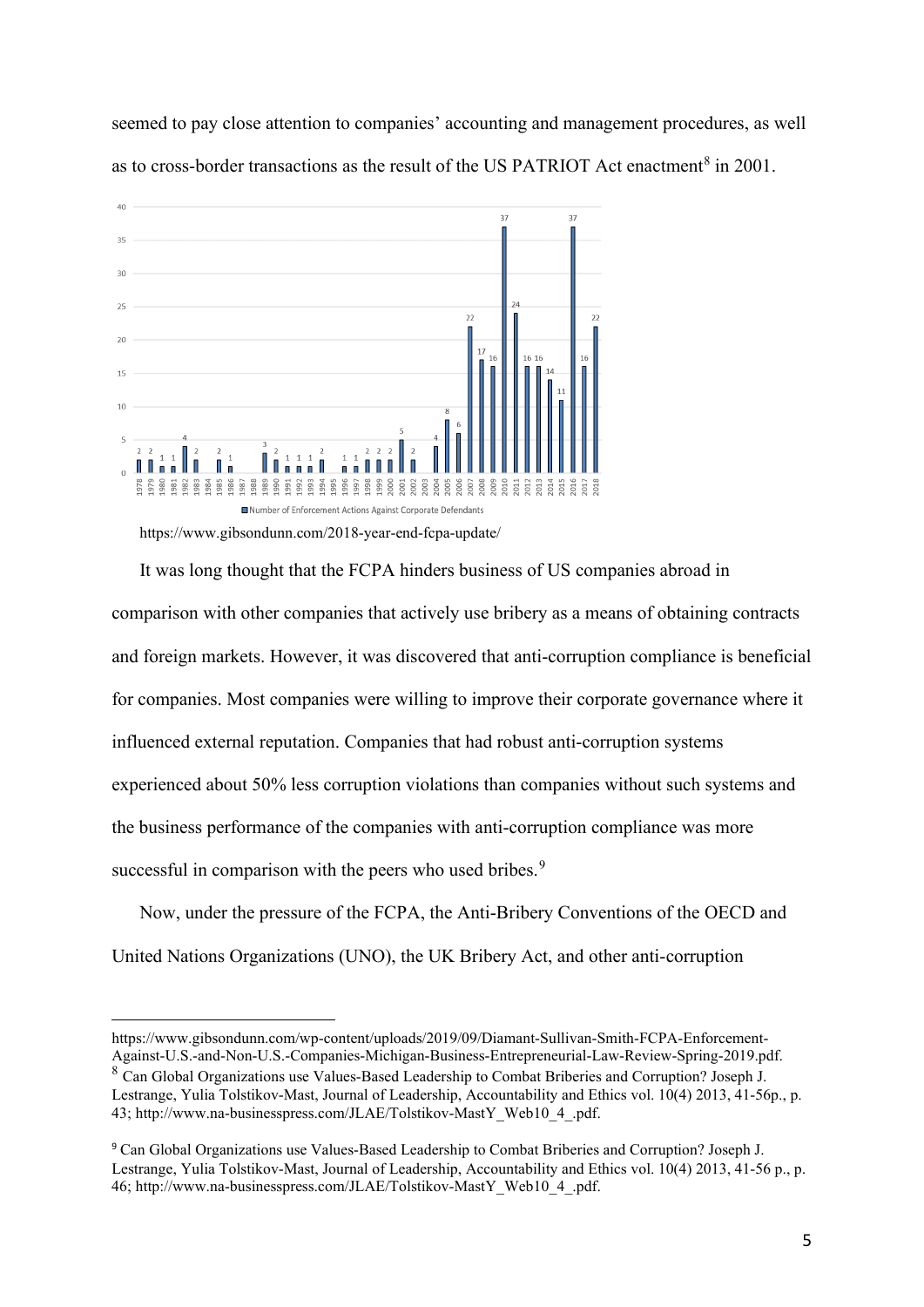legislation, combatting bribery and establishing anti-corruption systems in organizations became a trend.<sup>[10](#page-6-0)</sup> The OECD research found that the decision to establish compliance systems inside a company was in most cases affected by one of these reasons: (1) governmental requirement (26 out of 124 respondents  $-21\%$ ), (2) the company board's requirement to elaborate the anti-corruption program  $(37$  respondents  $-29.8\%$ , or  $(3)$  the company's executive management decision to establish the anti-corruption program (41 respondent – 33.1%). However, external and internal incentives might work together when a governmental authority requires a compliance program, and the board or management decides to do the same.<sup>[11](#page-6-1)</sup>

Also, respondents were asked about the motivation to develop an anti-corruption program: for 35 respondents out of 60 (58.3%), reputation was the top priority; for 19 respondents out of 60 (31.7%), avoidance of prosecution or other legal actions was the top priority.<sup>[12](#page-6-2)</sup> Among other motives that were not measured were: to improve an organization's culture; to bid for customers and investors and require them to keep up with the company's established standards; to adhere to changes in home country legislation; and, to keep up with changes in the company's business activities.<sup>[13](#page-6-3)</sup> As we can see, companies caught the trend of compliance programs that was started by governments and realized how take advantage of it.

### **2. Anti-Corruption Compliance Programs in the US**

As to the US, anti-corruption compliance programs are not obligatory for companies (except maybe some specific industries like banking), although they may help to mitigate or

<span id="page-6-0"></span><sup>10</sup> Can Global Organizations use Values-Based Leadership to Combat Briberies and Corruption? Joseph J. Lestrange, Yulia Tolstikov-Mast, Journal of Leadership, Accountability and Ethics vol. 10(4) 2013, 41-56p., p. 43; http://www.na-businesspress.com/JLAE/Tolstikov-MastY\_Web10\_4\_.pdf.

<span id="page-6-1"></span><sup>&</sup>lt;sup>11</sup> OECD (2020), Corporate Anti-Corruption Compliance Drivers, Mechanisms, and Ideas for Change, 90 p., p.14-16; https://www.oecd.org/corruption/Corporate-anti-corruption-compliance-drivers-mechanisms-andideas-for-change.pdf.

<span id="page-6-2"></span><sup>12</sup> *Id*., p.18.

<span id="page-6-3"></span> $13$  *Id.*, p. 21-26.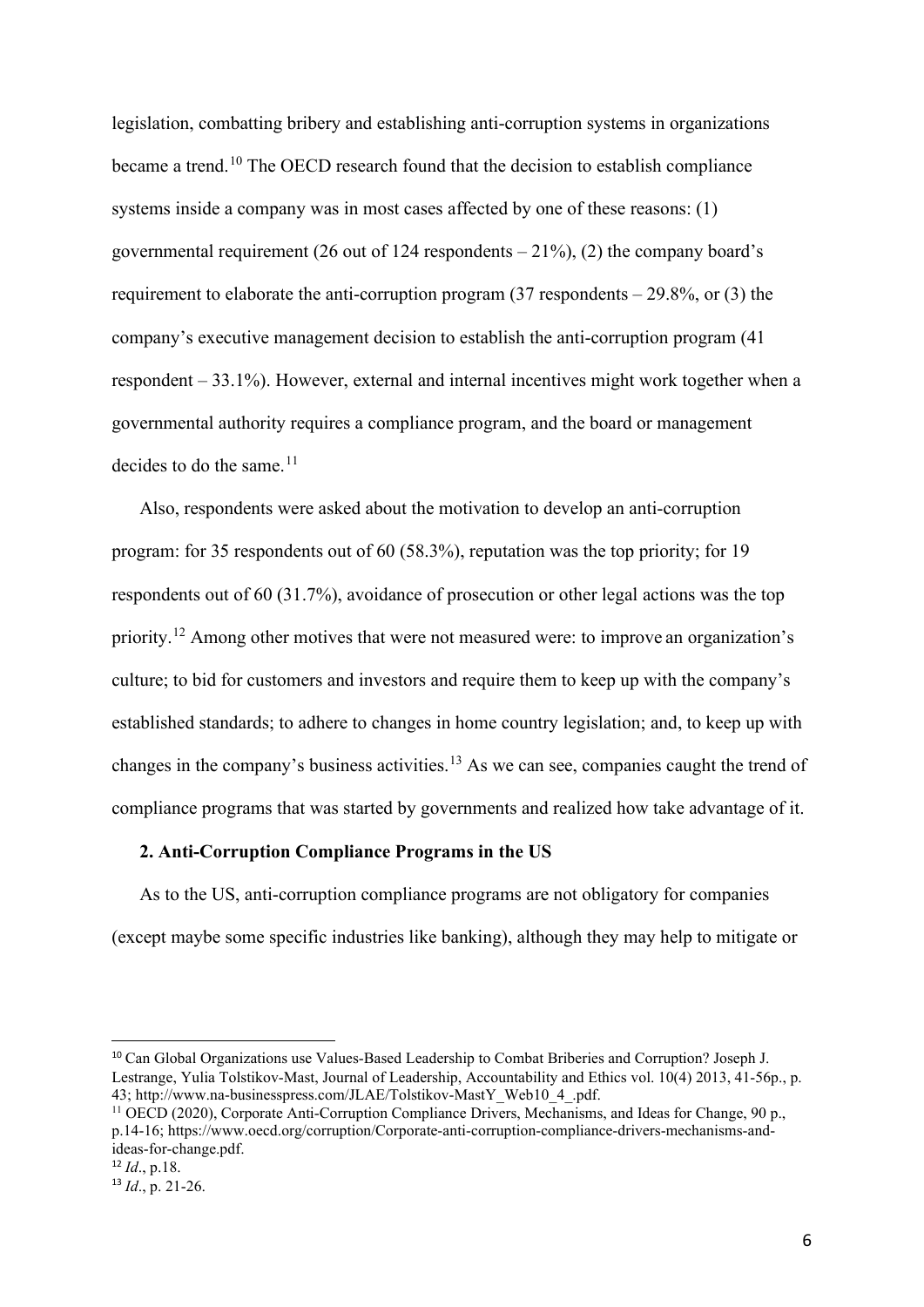even avoid criminal prosecution.<sup>[14](#page-7-0)</sup> Before the DOJ enacted a consolidated manual on evaluation of corporate compliance programs in 2019<sup>15</sup>, guidance existed in the form of the US Sentencing Guidelines, the DOJ manual "Principles of Federal Prosecution of Business Organizations," which instructed prosecutors to consider "the adequacy and effectiveness of the corporation's compliance program at the time of the offense, as well as at the time of a charging decision,"[16](#page-7-2) and the corporation's remedial efforts "to implement an adequate and effective corporate compliance program or to improve an existing one."<sup>[17](#page-7-3)</sup> So, in the US, there was a long history of company investigations that took into account corporate compliance programs.

These documents are the framework for both investigators and companies for factors emphasized during an investigation and what to anticipate during a prosecution.<sup>[18](#page-7-4)</sup> Section 8B2.1 of the US Sentencing Guidelines define seven main elements of an effective compliance program: 1) standards and procedures to prevent and detect criminal conduct; 2) leaders' governance and oversight over the compliance program to ensure its effectiveness and adequacy of support, and that specific people are empowered to implement the program; 3) no people at leadership positions engaged in illicit activities; 4) trainings and other ways of disseminating information about compliance and ethics programs; 5) monitoring, auditing, and evaluation of the program and establishing an anonymous reporting system; 6) appropriate incentives for complying with the ethics program, and discipline measures for engaging in criminal conduct and failing to prevent the violation; and, 7) response and

<span id="page-7-1"></span><sup>15</sup> DOJ Updates Guidance on the Evaluation of Corporate Compliance Programs by Aisling O'Shea, Nicolas Bourtin, and Anthony Lewis, Sullivan & Cromwell LLP (June 20, 2020); https://corpgov.law.harvard.edu/2020/06/20/doj-updates-guidance-on-the-evaluation-of-corporate-compliance-

<span id="page-7-0"></span><sup>14</sup> Anti-Corruption in the United States by John Meyer, William Devaney, and Peter Tomczak, part 5; https://www.globalcompliancenews.com/anti-corruption/anti-corruption-in-the-united-states/.

programs/#4b.

<span id="page-7-2"></span> $16$  JM  $\&$  9-28.300.

<span id="page-7-3"></span><sup>17</sup> *Id.*

<span id="page-7-4"></span><sup>18</sup> Anti-Corruption in the United States by John Meyer, William Devaney, and Peter Tomczak, part 5; https://www.globalcompliancenews.com/anti-corruption/anti-corruption-in-the-united-states/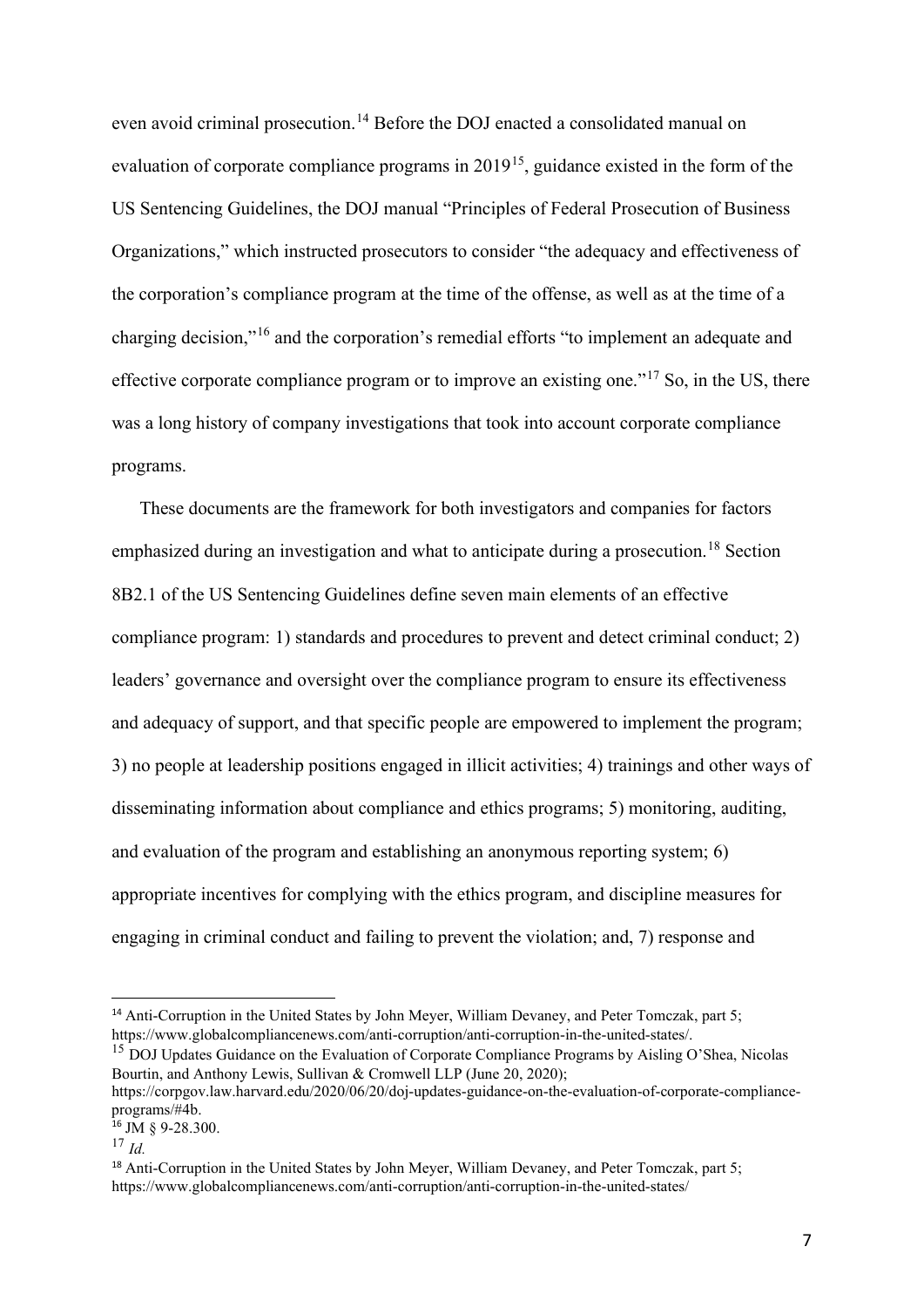prevention of further similar conduct.<sup>[19](#page-8-0)</sup> In the meantime, before establishing the compliance program, a company should provide a thorough risk assessment and define the areas of high risk. This "can [help to] escape the fate of painful compliance reviews and instead become a critical scale by which to assess and address potential pitfalls before they come to damaging fruition."<sup>[20](#page-8-1)</sup>

In 2019, the DOJ's Criminal Division created a general manual entitled "Evaluation of Corporate Compliance Program" that embraced all the guidance of other departments: the DOJ's Fraud Section guidance as of February 2017, the DOJ's FCPA Corporate Enforcement Policy for all Criminal Division cases as of March 2018, and the DOJ's Criminal Division policy 'concerning the selection and appointment of corporate compliance monitors<sup>'[21](#page-8-2)</sup> as of October 2018.<sup>[22](#page-8-3)</sup> This manual created a single standard for investigation of all criminal cases with companies and provided additional guidance in multifactor evaluation of compliance programs of organizations. In this manual, the DOJ challenges investigated companies to answer three questions: "1) is the program well designed? 2) Is the program effectively implemented? 3) Does the compliance program actually work in practice? $123$  $123$ 

Meanwhile, companies with corporate compliance programs (including anti-corruption) often fail in their anti-corruption efforts. Among the reasons of such failures are: 1) no adherence to the compliance by the senior management (if leaders do not take compliance seriously, nobody will do that in the organization); 2) ineffective use of technology (if

<span id="page-8-0"></span><sup>19</sup> https://guidelines.ussc.gov/gl/§8B2.1.

<span id="page-8-1"></span> $^{20}$  Building an effective compliance risk assessment programme for a financial institution, Stephanie Nicolas\* and Paul V. May, Journal of Securities Operations & Custody Volume 9 Number 3 (January 20, 2017), 215-224 p., p.216;

https://www.henrystewartpublications.com/sites/default/files/Nicolas%2C%20Stephanie%20%26%20May%2C %20Paul%20JSOC%209-3.pdf.

<span id="page-8-2"></span><sup>&</sup>lt;sup>21</sup> DOJ Updates Guidance on the Evaluation of Corporate Compliance Programs by Aisling O'Shea, Nicolas Bourtin, and Anthony Lewis, Sullivan & Cromwell LLP (June 20, 2020);

https://corpgov.law.harvard.edu/2020/06/20/doj-updates-guidance-on-the-evaluation-of-corporate-complianceprograms/#4b.

<span id="page-8-3"></span> $\frac{22}{1}$  *Id.* 

<span id="page-8-4"></span><sup>&</sup>lt;sup>23</sup> U.S. Department of Justice Criminal Division "Evaluation of Corporate Compliance Program"; https://www.justice.gov/criminal-fraud/page/file/937501/download.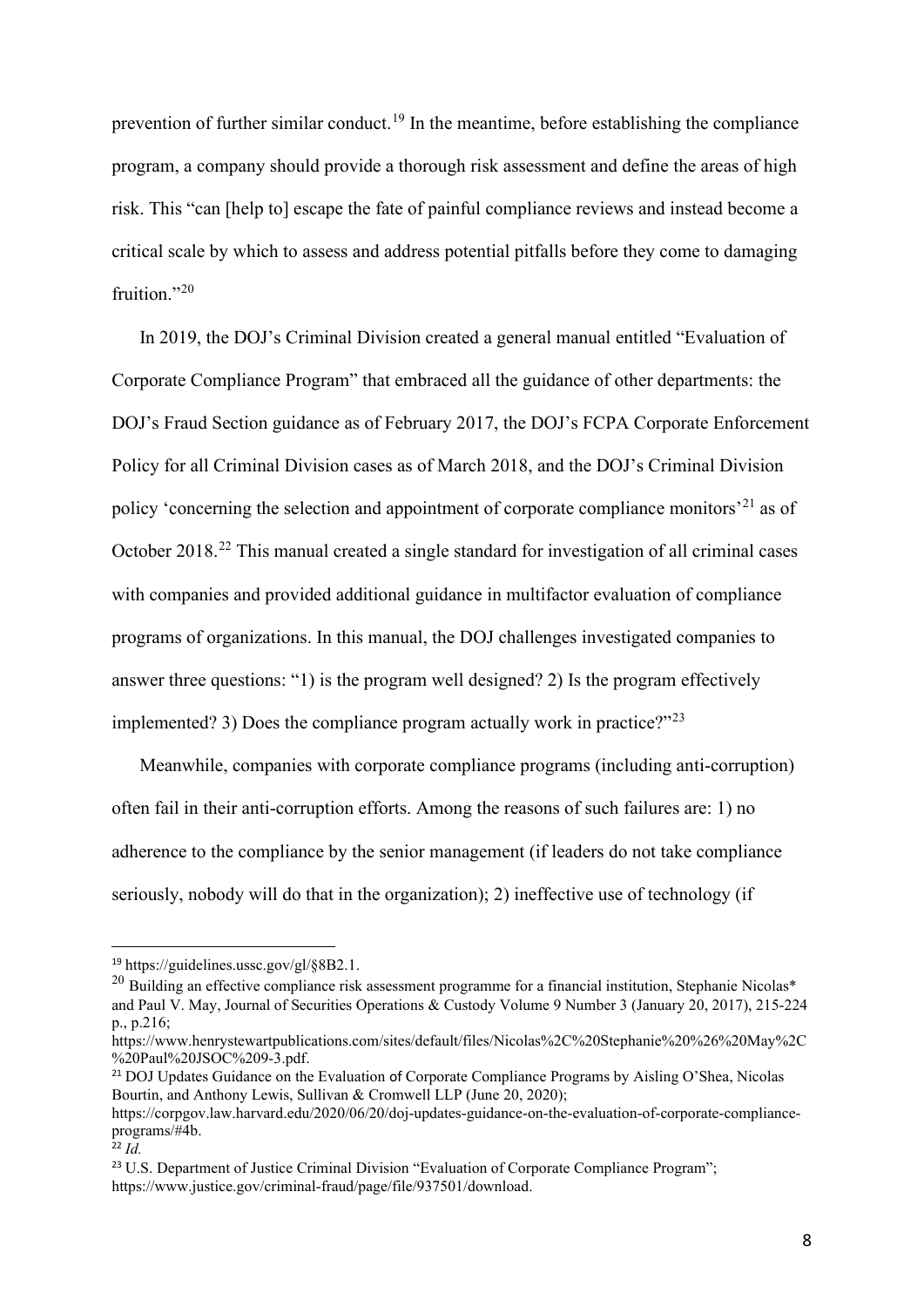information is collected inaccurately, understanding of how the business is working is lost, which that leads to incorrect judgments on how to respond to the risks); 3) inadequate response to complaints and inadequate informational plumbing (an organization has to make sure that the employer received response on his report about misconduct); and, 4) failure to notice an employee's misconduct (one needs to engage with employees before the misconduct happens, communicate the compliance program, make sure that people understand it). $24$  So, despite the existence of guidance, manuals, and cases, there are companies that face problems with their compliance systems that lead to investigations and loss of money and reputation. In the following cases we will see some of the abovementioned failures.

# **III. Case Studies**

# **1. Alfred C. Toepfer International Ukraine Ltd. (a subsidiary of a US Archer Daniels Midland Company)**

#### **a) The Scheme in Ukraine**

In 2013, Archer Daniels Midland Company (ADM), a food processing and commodities trading company,<sup>[25](#page-9-1)</sup> entered into a non-prosecution agreement (NPA) with the Department of Justice (DOJ). It paid \$36.6 million for failing to establish effective internal accounting controls, which resulted in illegal payments by the subsidiaries in Ukraine and Venezuela.<sup>[26](#page-9-2)</sup> Also that year, Alfred C. Toepfer International Ukraine Ltd. (ACTI Ukraine), an ADM indirect 80% subsidiary,<sup>[27](#page-9-3)</sup> "pleaded guilty in the Central District of Illinois to one count of conspiracy to violate the anti-bribery provisions of the FCPA and agreed to pay \$17.8 million

<span id="page-9-0"></span><sup>&</sup>lt;sup>24</sup> Corporate Compliance Programs: Everything You Need to Know, Matt Kelly (August 11, 2020); https://www.ganintegrity.com/blog/corporate-compliance-program/#top.

<span id="page-9-1"></span><sup>25</sup> https://en.wikipedia.org/wiki/ADM\_(company).

<span id="page-9-2"></span><sup>&</sup>lt;sup>26</sup> ADM Subsidiary Pleads Guilty to Conspiracy to Violate the Foreign Corrupt Practices Act, December 20, 2013. https://www.justice.gov/opa/pr/adm-subsidiary-pleads-guilty-conspiracy-violate-foreign-corruptpractices-act.

<span id="page-9-3"></span><sup>&</sup>lt;sup>27</sup> Attachment A, Statement of Facts, p. A-1. https://www.justice.gov/sites/default/files/criminalfraud/legacy/2014/01/03/adm-npa.pdf.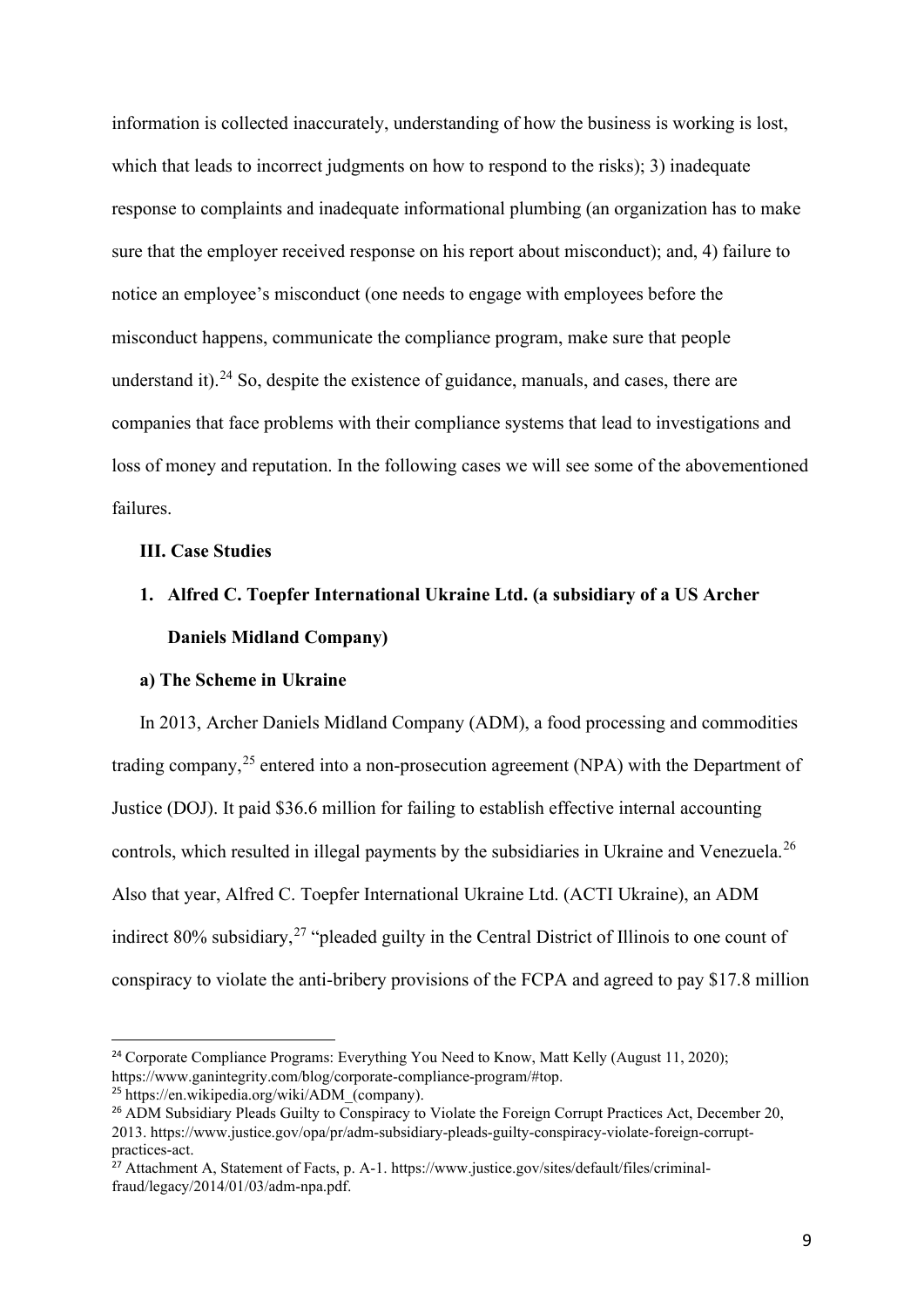in criminal fines."[28](#page-10-0) In sum, ADM and its subsidiary paid around \$54 million. All these prosecutions and fines resulted partially from bribing Ukrainian officials through intermediaries with the aim to obtain a value added tax (VAT) refund.<sup>[29](#page-10-1)</sup>

The FCPA violation was triggered by the inability of ACTI Ukraine to obtain the VAT refund to which it was entitled from the state without making facilitation payments. Such a situation is not surprising as the Office of the US Trade Representative reported that "the [Ukraine State Tax Administration] instituted an automated system for VAT refunds, but non-transparent criteria have prevented most firms from participating in the system and receiving their refunds."[30](#page-10-2) Although obtaining the money was legal, the act was considered as illegal because the company obtained the refund "earlier than they otherwise would have" as the SEC noted. [31](#page-10-3)

To speed up the process of the VAT refund, the management of ACTI Ukraine and Alfred C. Toepfer International G.m.b.H. (ACTI Hamburg), another ADM subsidiary, decided to provide "donations" to the Ukrainian governmental officials who facilitated the VAT refunds.<sup>[32](#page-10-4)</sup> Although the payments were named "donations," in fact they were paid to the officials through fake agreements with Vendor 1 and 2.<sup>[33](#page-10-5)</sup> To transfer funds to the Ukrainian governmental officials, two schemes were performed:

(1) From 2002 to 2008, ACTI Ukraine and ACTI Hamburg employed U.K. Vendor 1. They paid specific price to Vendor 1 for commodities. "Vendor 1 then sold those commodities to ACTI Hamburg for a higher price, which included the amount Vendor 1 paid

<span id="page-10-0"></span><sup>&</sup>lt;sup>28</sup> ADM Subsidiary Pleads Guilty to Conspiracy to Violate the Foreign Corrupt Practices Act, December 20, 2013. https://www.justice.gov/opa/pr/adm-subsidiary-pleads-guilty-conspiracy-violate-foreign-corrupt-practices-act <sup>29</sup> Although ADM subsidiaries also violated FCPA in Venezuela, for the purpose of this paper that will not be considered.

<span id="page-10-2"></span><span id="page-10-1"></span><sup>30</sup> https://ustr.gov/sites/default/files/Ukraine.pdf.

<span id="page-10-3"></span> $31$  Supermarket to the World – the ADM FCPA Enforcement Action,

https://www.corporatecomplianceinsights.com/supermarket-to-the-world-the-adm-fcpa-enforcement-action/. <sup>32</sup> Attachment A, Statement of Facts. https://www.justice.gov/sites/default/files/criminal-

<span id="page-10-4"></span>fraud/legacy/2014/01/03/adm-npa.pdf.

<span id="page-10-5"></span><sup>33</sup> *Id. at A-8.*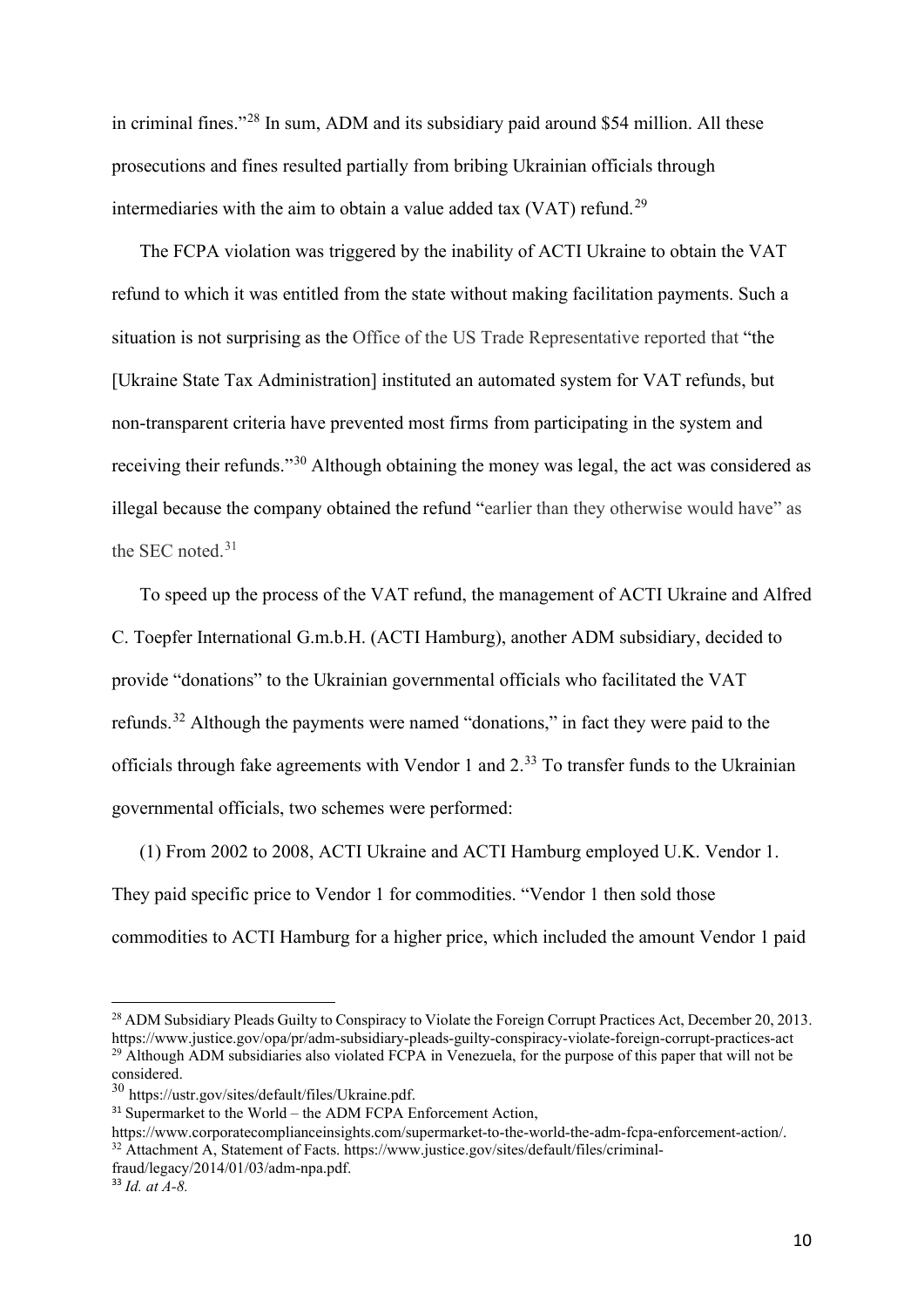for the commodities, shipping costs, the amount of the bribe, and a handling fee. The amount paid to Vendor 1 in connection with the bribe generally equaled eighteen (18) percent of the VAT refund obtained"<sup>[34](#page-11-0)</sup>; and,

(2) From 2007 to 2008, ACTI Ukraine purchased unnecessary insurance policies for its commodities from Ukrainian Vendor 2 in the amount that covered the price for the bribe. Insurance purchases took place right the day before or after the VAT refund.<sup>[35](#page-11-1)</sup>

The questions regarding suspicious donations were raised by ADM management through 2002-2007:

(1) in 2002, after meeting with ACTI Hamburg executives, the ADM management raised the questions: (a) whether donations to the Ukrainian governmental officials were illegal, (b) why the donations were not deductible, (c) whether such payments might be against the ADM compliance policy, (d) whether these donations are Subpart F income,  $36$  and (e) that the payments might not be booked in accordance with US GAAP;<sup>[37](#page-11-3)</sup>

(2) in 2004, ADM employed an accounting firm to check tax risks regarding creating a joint venture between ADM and a Swiss company in Ukraine. This firm reported that the schemes of VAT optimization that are applicable in Ukraine might pose tax and legal risks;<sup>[38](#page-11-4)</sup>

(3) in 2006-2007, ADM's accounting firm found a "reserve" in ACTI Ukraine's books that equaled to 20% of the VAT refund that was expected. ACTI Hamburg explained that the company is supposed to compensate the officials for the refund.<sup>[39](#page-11-5)</sup>

<span id="page-11-0"></span><sup>34</sup> Attachment A, Statement of Facts, p. A-3. https://www.justice.gov/sites/default/files/criminalfraud/legacy/2014/01/03/adm-npa.pdf.

<span id="page-11-1"></span><sup>35</sup> *Id. at A-2.*

<span id="page-11-2"></span> $36$  "... Subpart F income include [among other things] ... illegal bribes and kickbacks"

<span id="page-11-3"></span><sup>(</sup>https://www.thetaxadviser.com/issues/2021/feb/gilti-subpart-f-distributions-appreciated-property.html). <sup>37</sup> Attachment A, Statement of Facts, p. A-5. https://www.justice.gov/sites/default/files/criminalfraud/legacy/2014/01/03/adm-npa.pdf*.*

<span id="page-11-4"></span><sup>38</sup> *Id. at A-6.*

<span id="page-11-5"></span><sup>39</sup> *Id. at A-6, A-7.*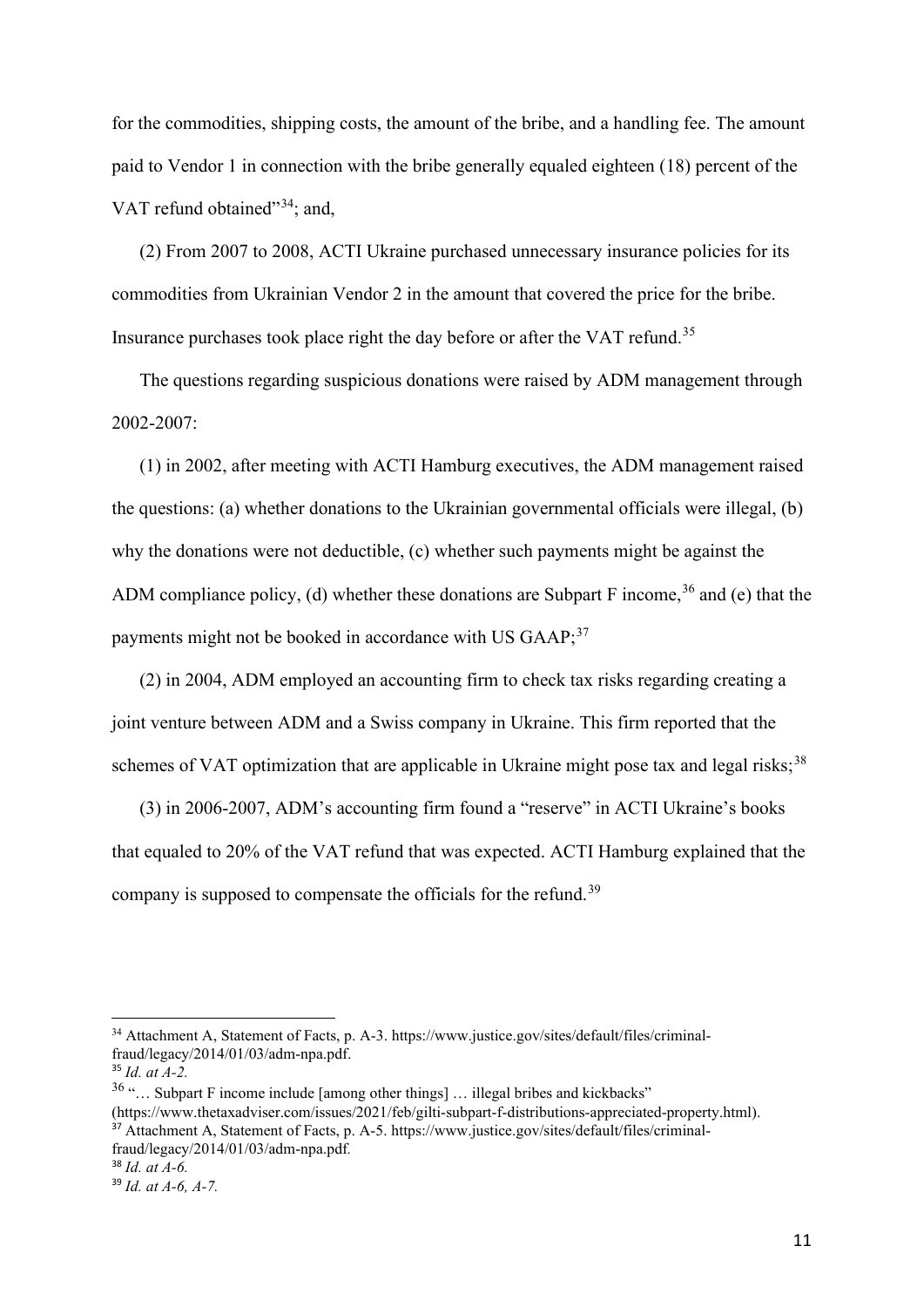Throughout the period 2002-2008, ADM's management was reluctant to analyze the real nature of the payments to the Ukrainian officials. In early 2009, [40](#page-12-0) the company disclosed information about its FCPA violations. After investigation, ADM was accused of the failure to build an anti-corruption compliance system, analyze transactions with vendors, and track down corrupt payments. [41](#page-12-1)

# **b) NPA Requirements**

As the result of entering into the NPA, ADM made a commitment to strengthen its anticorruption compliance and periodically report to the DOJ "regarding remediation and implementation of the compliance program and internal controls, policies, and procedures."<sup>[42](#page-12-2)</sup> The DOJ gave general guidance of what it would expect to see in ADM's reports, although the company was free to adjust the requirements to enhance its compliance according to own needs and vision. The DOJ's general requirements included: (1) leadership commitment to the compliance; (2) a written anti-corruption system that would encourage ethical conduct and build effective financial procedures, (3) providing an annual risk-based assessment of the program that would concentrate on potential foreign bribery issues, (4) assigning a compliance officer or a team that would have enough autonomy to effectively execute its obligations and have a direct access to the board/board committee, (5) periodic training of all employees, including directors, and where appropriate business partners, and guidance in anti-corruption legislation, including of foreign law, for employees and business partners; (6) establishing a confidential (where possible) reporting system and investigation process; (7) establishing working incentivizing and disciplining procedures; (8) risk-based due diligence of business partners, including the necessity to insert certain terms in the contracts depending

<span id="page-12-0"></span><sup>40</sup> ADM holds settlement reserve at \$54 million, November 8, 2013, https://fcpablog.com/2013/11/08/admholds-settlement-reserve-at-54-million/.

<span id="page-12-1"></span><sup>41</sup>Attachment A, Statement of Facts, p. A-8. https://www.justice.gov/sites/default/files/criminalfraud/legacy/2014/01/03/adm-npa.pdf.

<span id="page-12-2"></span><sup>42</sup> *Id. at 3.*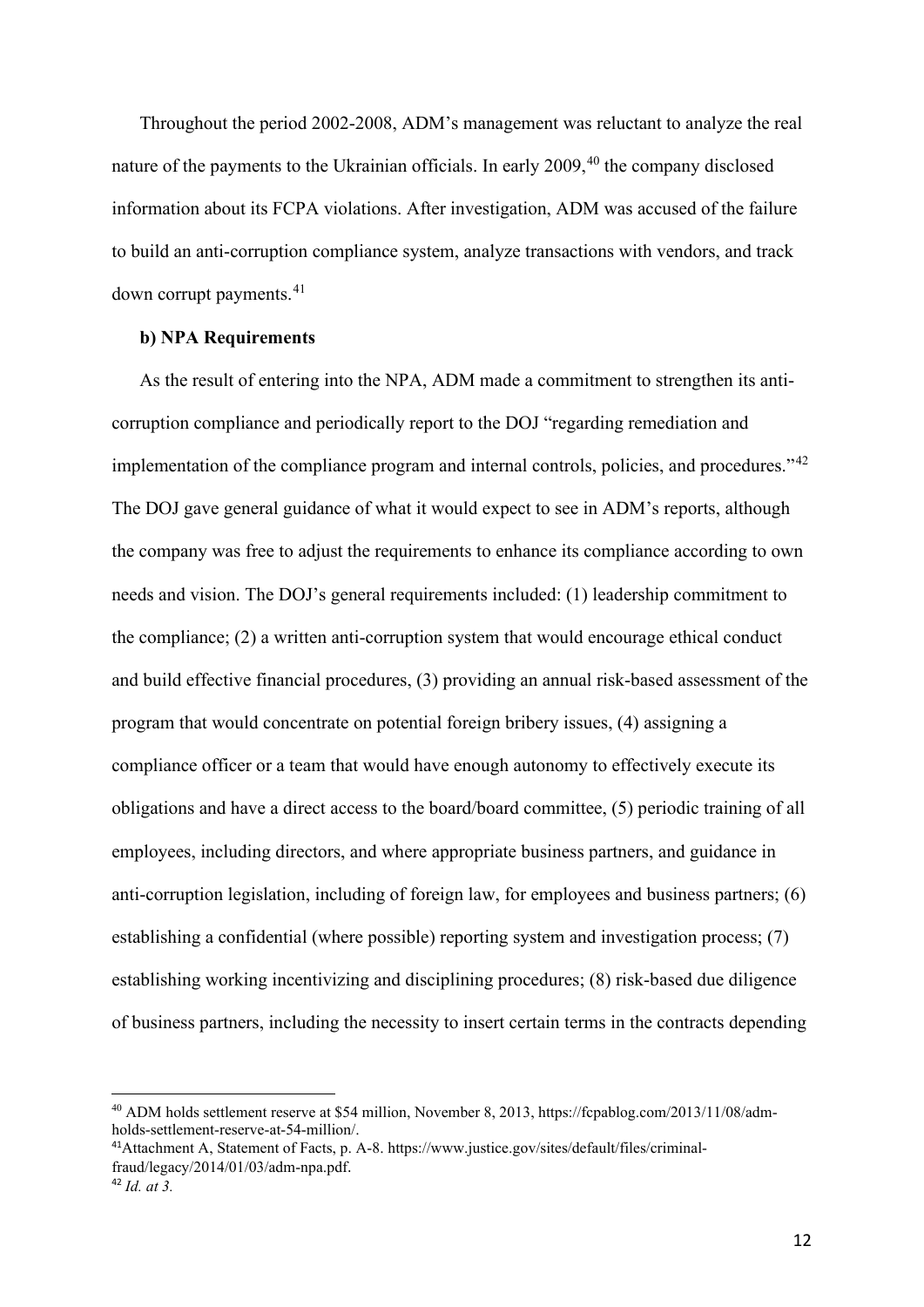on the circumstances; (9) providing due diligence when acquiring new businesses, including anti-corruption and FCPA due diligence and establishing anti-corruption policies in new companies; and,  $(10)$  monitoring and testing of anti-corruption system and improving it.<sup>[43](#page-13-0)</sup>

According to the NPA, decisions regarding unlawful payments to Ukrainian governmental officials were taken into consideration by ACTI Ukraine together with ACTI Hamburg. According to German law, facilitation payments ("payments of small amounts to public officials in order to induce them to perform their duties in a faster way")<sup>[44](#page-13-1)</sup> are forbidden to governmental officials both in Germany and the European Union (the  $EU$ )<sup>45</sup>. Nevertheless, German law allows such payments outside the EU "as long as they are not made in order to obtain a *future* official act by which the foreign public official is violating his or her duties<sup>3[46](#page-13-3)</sup> (although, it is hard to consider the payments made in ACTI Ukraine case were "of small amounts"). Such a vague wording in the German legislation might be interpreted as if Germany is lenient to bribes paid to non-EU officials that might be used in an unlawful way. In ACTI Ukraine, this gap in the legislation might have triggered ACTI Hamburg to play an active role in facilitating the bribery scheme.

#### **c) Judicial Issues Regarding the Case**

The ADM case brought questions among legal professionals regarding legality and expedience of the prosecution under FCPA. It is hard to trace all the necessary elements of FCPA crime in the ADM case: (1) corrupt intent ("evil motive or purpose")<sup>47</sup>; (2) intent to obtain or retain business ("the linkage to obtain or retain specific or even general business" in the ADM action seems "so tenuous as to be nonexistent" $(3)$ <sup>48</sup>; and, (3) facilitating payments

<span id="page-13-0"></span><sup>43</sup> *Id. at B-1 – B-8.*

<span id="page-13-1"></span><sup>44</sup> Bribery and Corruption Laws & Regulations 2022| Germany, https://www.globallegalinsights.com/practiceareas/bribery-and-corruption-laws-and-regulations/germany <sup>45</sup> *Id.*

<span id="page-13-3"></span><span id="page-13-2"></span><sup>46</sup> *Id.*

<span id="page-13-4"></span><sup>47</sup> Why You Should Be Alarmed By the ADM FCPA Enforcement Action, p.2, Mike Koehler, 2014, https://papers.ssrn.com/sol3/papers.cfm?abstract\_id=2383938

<span id="page-13-5"></span><sup>48</sup> https://www.shearman.com/~/media/Files/Services/FCPA/2014/FCPADigestTPFCPA010614.pdf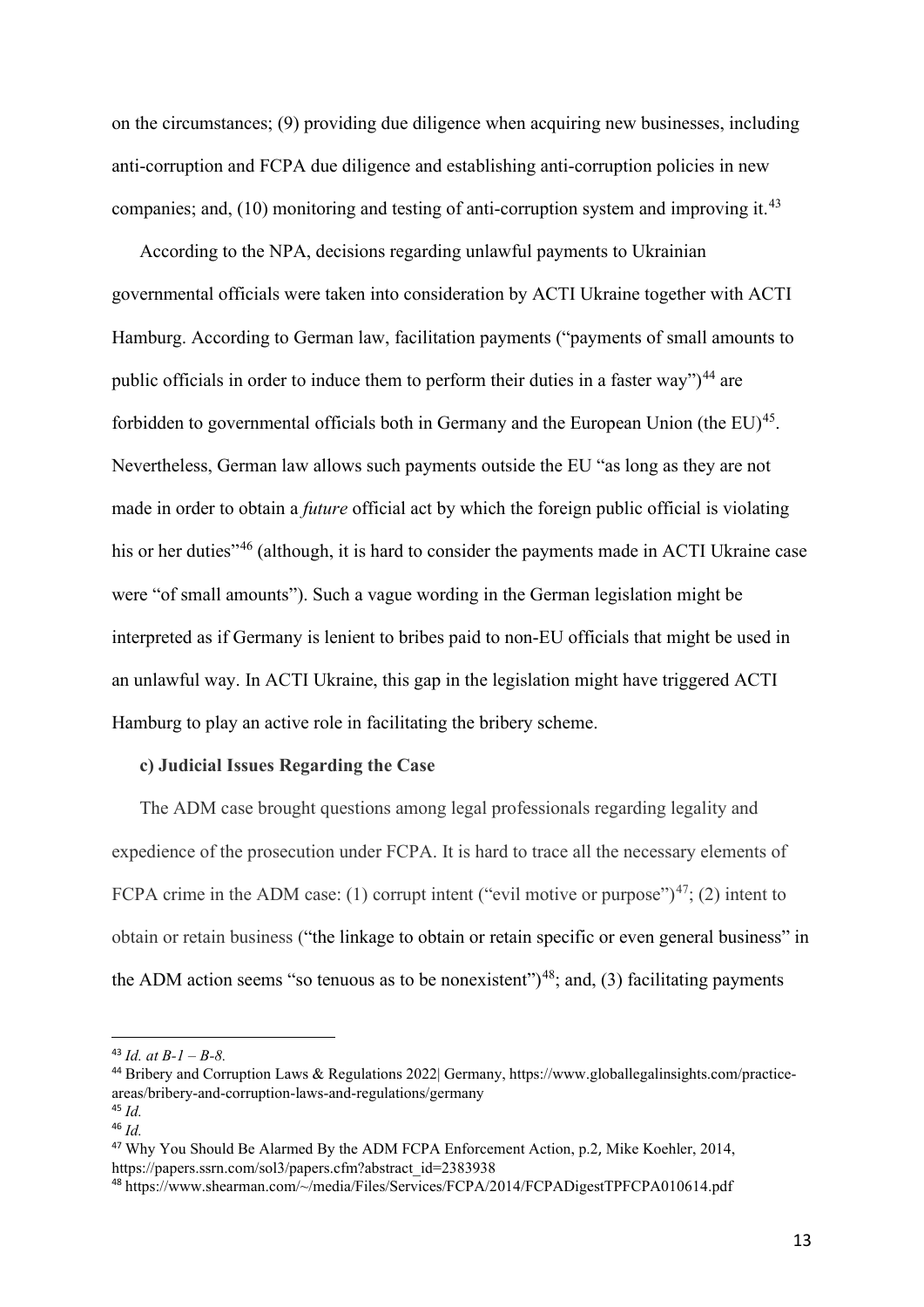(DOJ "must bear the burden of negating the facilitating payments exception"<sup>[49](#page-14-0)</sup>; "It is ... difficult to see how the DOJ would have satisfied this pleading burden given that the DOJ itself alleged that VAT refunds were "owed" to ADM entities"<sup>[50](#page-14-1)</sup>). All of these reasons resulted in uncertainty in the legality of the whole procedure.

Meanwhile, the reason why ADM eagerly made the deal with DOJ might be because it was cheaper for ADM to agree on the proposed solution rather than spend huge amounts of money and time on litigation and be under the threat of harsher criminal punishment. Also, if the SEC found out about the doubtful transactions in the company's books, ADM would have reputational risk and further negative legal implications with a higher penalty. That is why it was wiser for ADM to choose a "lesser evil" and self-report about the FCPA violation.

An FCPA violation is a serious transnational case that might affect Ukraine's reputation as a favorable country for investment. In this regard, it is logical that this violation could/should attract the attention of Ukrainian government and law enforcement bodies, because bribery was (and still is) illegal in Ukraine.<sup>[51](#page-14-2)</sup> But, thorough research has not revealed any information on prosecution of governmental officials involved in the corruption scheme. It most probably means that nobody was prosecuted.

#### **d) Compliance System Enhancement After the FCPA Violation**

In his letter to the SEC in 2015 regarding FCPA violations committed by ADM, the company's outside legal counsel mentioned steps that were undertaken in complianceenhancing process: 1) employees who were involved in illegal scheme of ACTI Ukraine and ACTI Hamburg were fired or left the company; 2) ADM expanded the number of compliance personnel, including officers assigned for full support of anti-corruption efforts; 3) ADM

https://papers.ssrn.com/sol3/papers.cfm?abstract\_id=2383938

<span id="page-14-0"></span><sup>49</sup> *SEC v. Jackson*, 908 F. Supp.2d 834 (S.D. Tex. 2012).

<span id="page-14-1"></span><sup>50</sup> https://www.corporatecomplianceinsights.com/supermarket-to-the-world-the-adm-fcpa-enforcement-action/ <sup>50</sup> Why You Should Be Alarmed By the ADM FCPA Enforcement Action, p.3, Mike Koehler, 2014,

<span id="page-14-2"></span><sup>51</sup> https://zakon.rada.gov.ua/laws/show/2341-14/ed20130518#Text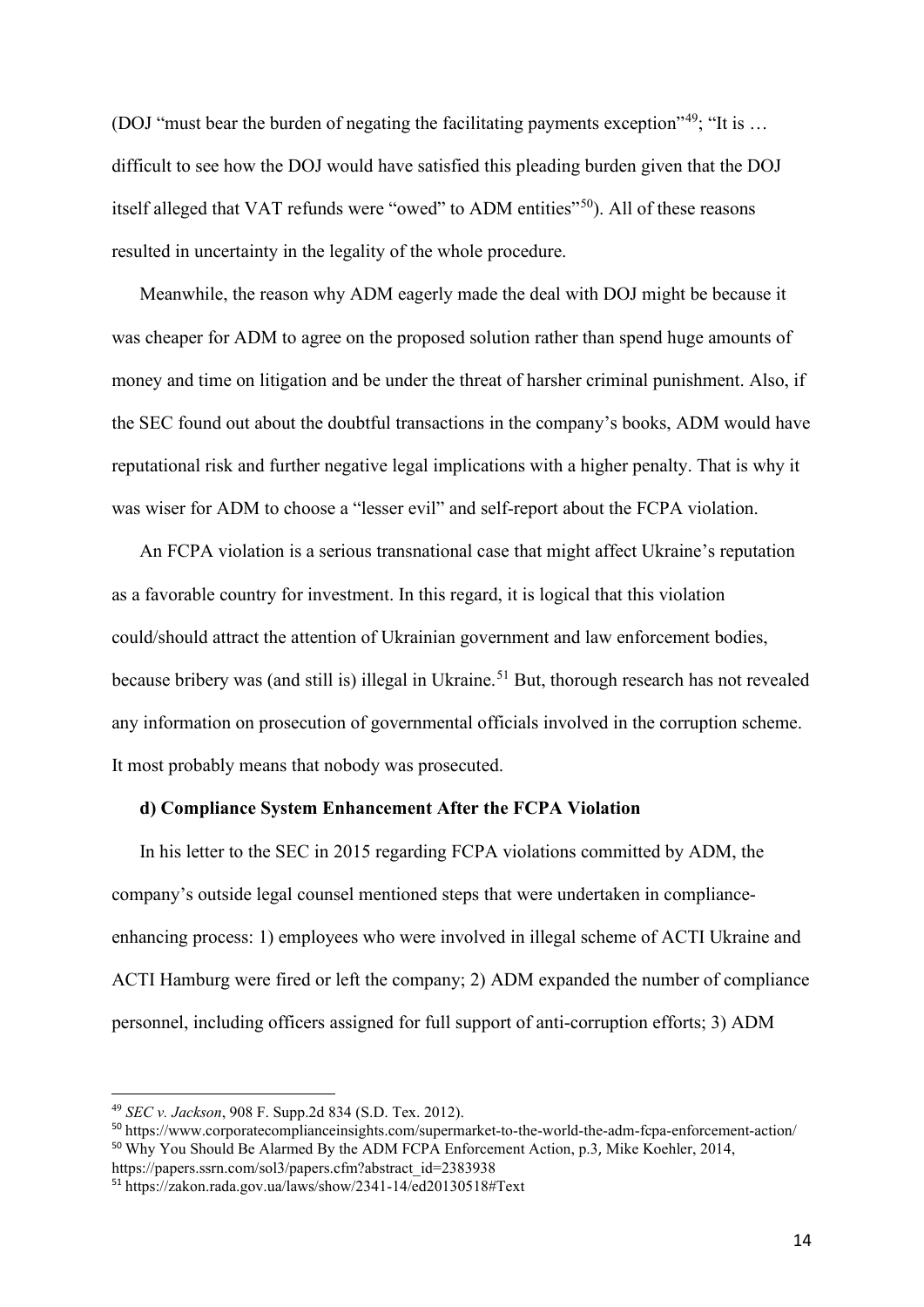increased oversight and control over global operations to prevent the reoccurrence of the FCPA violations; 4) ADM strengthened its control over third-party engagement that included robust due diligent requirements, anti-corruption provisions in the contracts, and anti-corruption trainings; and 5) the company intensified its payment controls.<sup>[52](#page-15-0)</sup>

Following the FCPA investigation, ADM hired Ben Bard, a new Chief Compliance Officer (CCO) in 2014. Among his responsibilities was the overseeing of global compliance policies and programs, including anti-corruption policies. In 2018, Ben Bard, being the company's CCO, was named to Compliance Week's Top Minds 2018 as the best and brightest in governance and compliance profession. ADM Senior Vice President, General Counsel and Secretary Cameron Findlay mentioned that Bard rebuilt and created a high-profile agile compliance system in the company.<sup>[53](#page-15-1)</sup> In 2020, ADM obtained recognition of "Ethisphere, a global leader in defining and advancing the standards of ethical business practices, as one of the 2020 World's Most Ethical Companies."[54](#page-15-2)

# **2. Teva Pharmaceutical Industries Ltd.**

Teva Pharmaceutical Industries Ltd. (Teva) is an Israeli company. At the time of its FCPA violation, it was the biggest manufacturer of generic drugs in the world.<sup>[55](#page-15-3)</sup> In December 2016, Teva entered into Deferred Prosecution Agreement (DPA) with DOJ "in connection with a criminal information ... charging the company with one count of conspiracy to violate the anti-bribery provisions of the FCPA and one count of failing to implement adequate internal controls."[56](#page-15-4) The company paid a criminal penalty in the amount of \$283,177,348,

<span id="page-15-0"></span><sup>52</sup> https://www.sec.gov/divisions/corpfin/cf-noaction/2015/archer-daniels-midland-060315-405.pdf

<span id="page-15-1"></span><sup>53</sup> https://www.adm.com/news/news-releases/adm-chief-compliance-officer-ben-bard-named-to-complianceweek-top-minds-2018

<span id="page-15-2"></span><sup>54</sup> https://www.adm.com/news/news-releases/adm-named-one-of-2020-worlds-most-ethical-companies-byethisphere

<span id="page-15-3"></span><sup>55</sup> https://en.wikipedia.org/wiki/Teva\_Pharmaceuticals

<span id="page-15-4"></span><sup>56</sup> https://www.justice.gov/opa/pr/teva-pharmaceutical-industries-ltd-agrees-pay-more-283-million-resolveforeign-corrupt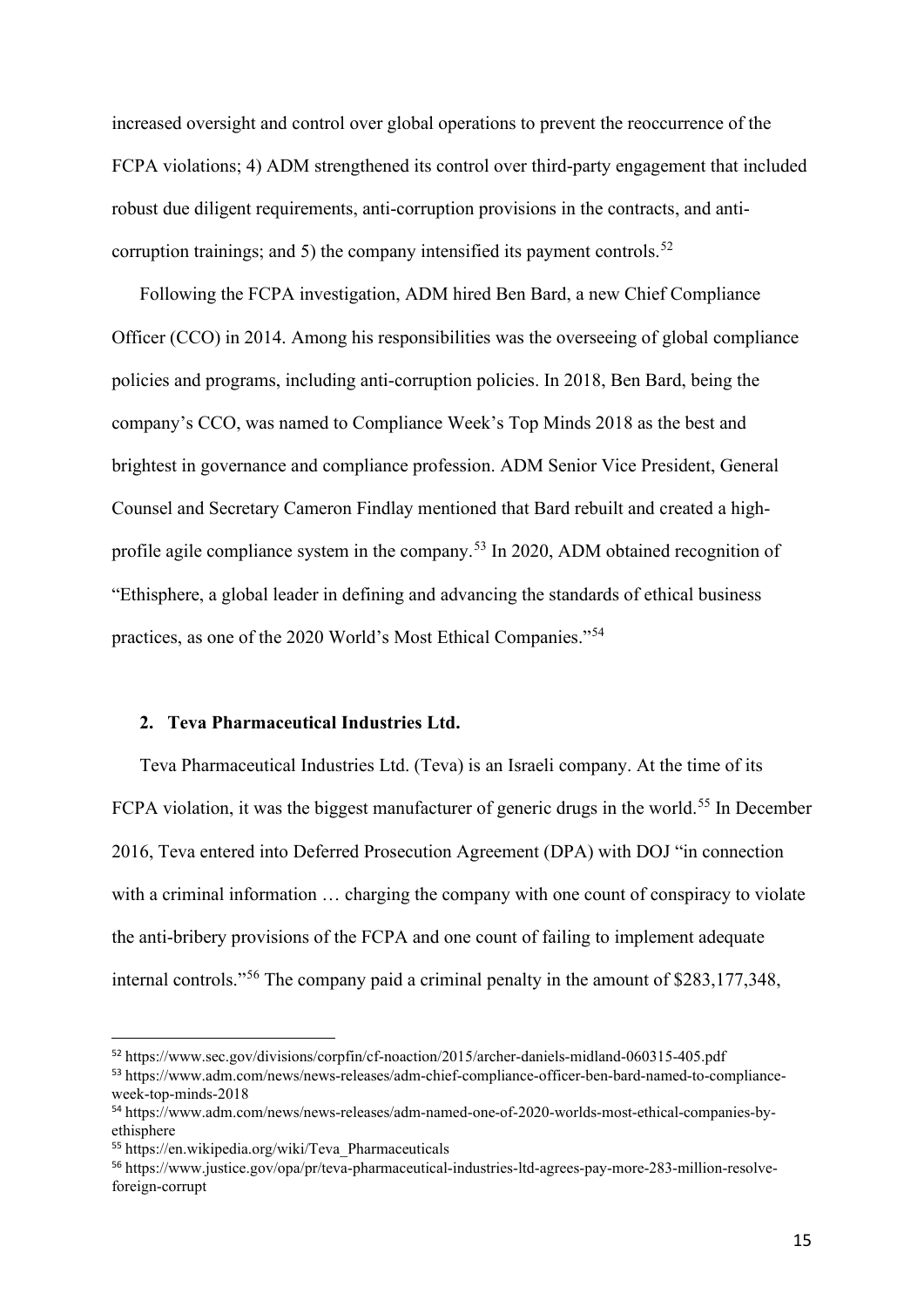agreed to strengthen its compliance system and internal controls, and hire an external compliance monitor for a 3 year period. Also, Teva paid \$236 million in disgorgement to SEC.<sup>[57](#page-16-0)</sup> In total, the company paid around \$520 million. As to Teva LLC (Teva Russia), a wholly-owned subsidiary of Teva,<sup>[58](#page-16-1)</sup> the company pleaded guilty "in one-count criminal information … charging the company with conspiring to violate the anti-bribery provisions of the FCPA."[59](#page-16-2)

In this case, Teva and its subsidiaries were engaged in illicit payments to Russian, Ukrainian, and Mexican authorities with the aim to spread its sclerosis drug Copaxone.<sup>[60](#page-16-3)</sup> Also, Teva willfully failed to implement a robust anti-corruption system and accounting controls at its subsidiaries, which promoted corruption acts.<sup>[61](#page-16-4)</sup>

# **a) The Scheme in Russia**

Around 2007, Russian Ministry of Health announced seven diseases that are rare and expensive to treat. As the healthcare system in Russia provided universal healthcare to its citizens, the Ministry aimed to buy the needed treatment and supply it to patients for free. For that reason, the Ministry provided auctions among suppliers of the required treatment. Among the illnesses was multiple sclerosis, which was treated by Copaxone.

At that time, Teva and Teva Russia were on the lookout for the opportunity to increase sales of Copaxone to the Russian government. In October 2006, Teva Russia Executive informed Teva Executive that they found a Russian official who had influence on governmental procurement of medicine in Russia, had contacts in Knesset, and was an owner

<span id="page-16-0"></span><sup>57</sup> *Id.*

<span id="page-16-1"></span><sup>58</sup> United States of America v. Teva Pharmaceutical Industries Ltd., Deferred Prosecution Agreement, p.A-2, https://www.justice.gov/criminal-fraud/file/920436/download

<span id="page-16-2"></span><sup>59</sup> https://www.justice.gov/opa/pr/teva-pharmaceutical-industries-ltd-agrees-pay-more-283-million-resolveforeign-corrupt

<span id="page-16-3"></span><sup>&</sup>lt;sup>60</sup> In this paper, only violations in Russia and Ukraine will be discussed.

<span id="page-16-4"></span><sup>61</sup> https://www.justice.gov/opa/pr/teva-pharmaceutical-industries-ltd-agrees-pay-more-283-million-resolveforeign-corrupt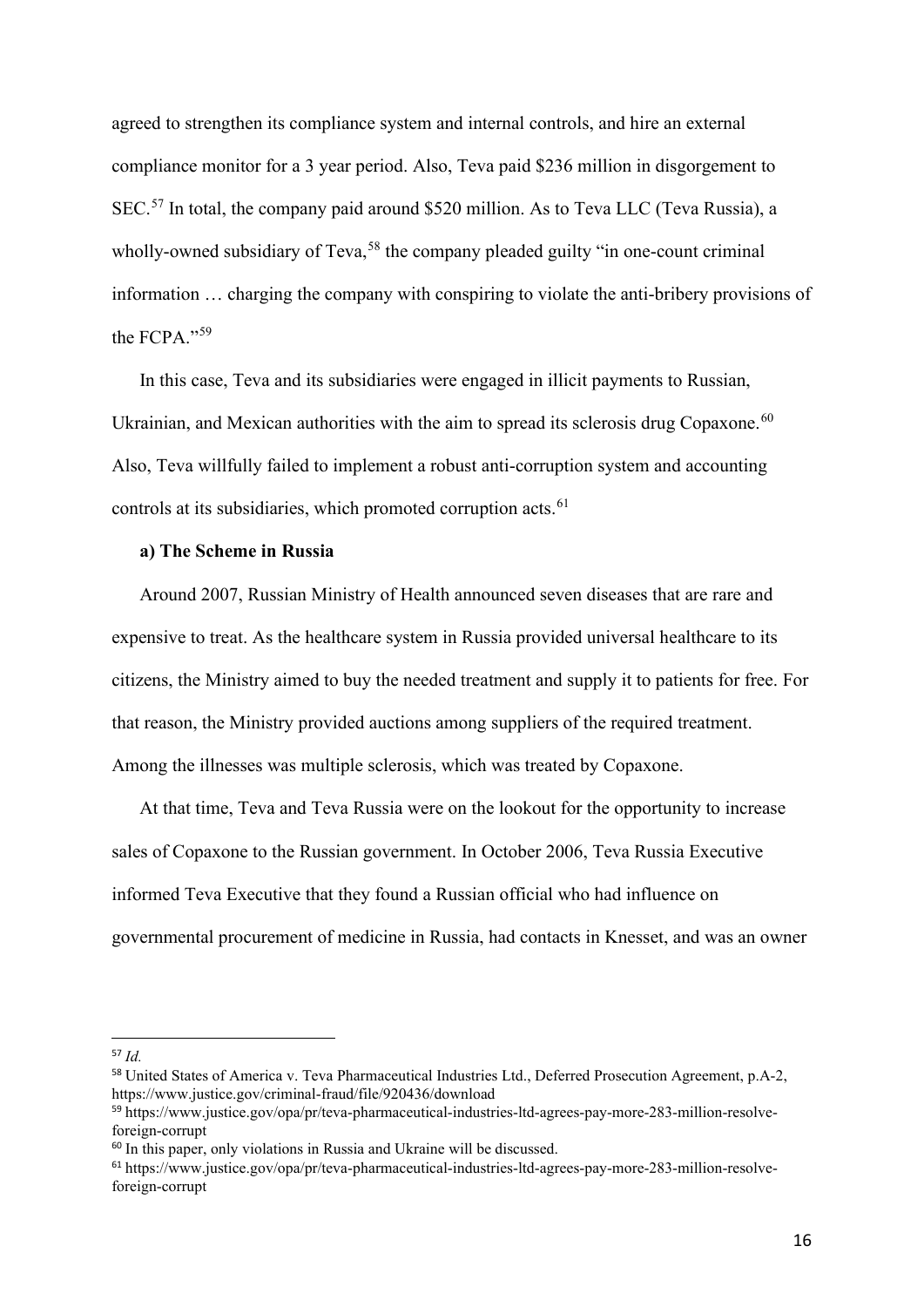(technically, the owner was his wife) of several wholesale pharmaceutical companies (Russian company). Teva endorsed further cooperation with this Russian Official.

Even though the transparency of the Russian company was considered low, the Russian company executive was under investigation for corruption, and Teva's insurance company refused to insure transactions with the Russian company, the Teva executive and Teva Russia executive decided to go further and let the Russian company distribute Copaxone in Russia. In 2009, the Russian government decided to give preference to domestic medicine at auction; in mid-2010 the Russian company started repackaging of Teva's Copaxone so that it fell within the governmental domestic preference. When entering into the agreement with the Russian company, Teva Russia's Legal Director urged Teva to approve the deal, saying that the owner of the business was the Official's wife and that the Russian official did not have any control over the business, hiding some facts about the Russian company executive's corruption investigation, and reports from the news media about Russian Official's possible involvement in corruption schemes in governmental medicine procurement in the past. Despite all the red flags, the regional compliance officer approved the deal. During the time of cooperation, the Russian official successfully lobbied Copaxone in Russian governmental tenders. [62](#page-17-0)

Teva terminated cooperation with the Russian company in mid-2013 due to latter's refusal to comply with Teva's due diligence procedures. During the term of corrupt cooperation, the Russian Official received through his companies \$204,167,303.

#### **b) The Scheme in Ukraine**

In Ukraine, all medicine was (and still is) allowed to market and sale only after state testing and registration. For the period from 2001 to 2011, the Ukrainian Official who was

<span id="page-17-0"></span><sup>62</sup> United States of America v. Teva Pharmaceutical Industries Ltd., Deferred Prosecution Agreement, p.A-6 – A-16, https://www.justice.gov/criminal-fraud/file/920436/download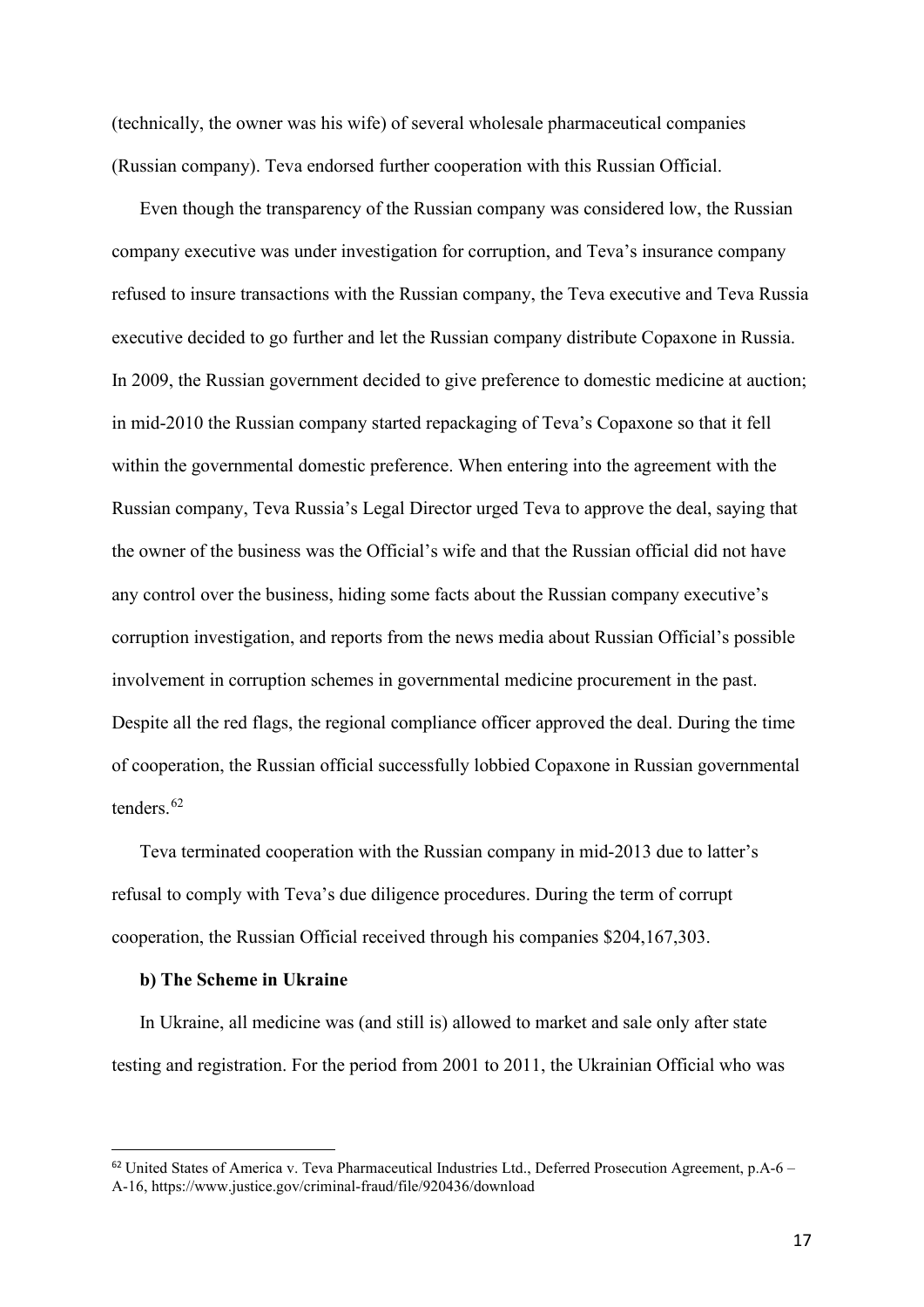able to influence registration decisions in the government was "employed" by Teva, and then Teva Ukraine, as a registration consultant under an annually-renewed consultancy agreement.

According to the agreement, the Ukrainian Official received a "consultancy fee." In addition to the fees, the company provided bonuses in cash, travel expenses, and items of value. All these were done to incentivize the Ukrainian Official to improperly use his official post and influence the medicine registration, including registration of Copaxone, in the country. All the payments were knowingly approved by Teva. For the period from 2002 to 2011 Teva and Teva Ukraine paid approximately \$200,000 to the Ukrainian Official.<sup>[63](#page-18-0)</sup>

# **c) Actors Behind the Schemes**

Unfortunately, the DPA did not disclose names of the officials who participated in the illegal schemes. Consequently, there is no available information regarding the corruption investigation in Ukraine. Nevertheless, some fruitful journalistic investigations regarding Teva corruption violations took place in Russia.

Although the name of the governmental official has not been disclosed, journalists found that it was likely to be Boris Shpigel, who was a senator in the Council of the Russian Federation (during 2003-2013) and simultaneously a shareholder of "Biotek" company. In 2008, this company obtained the exclusive right to packaging and distributing to the government Teva's Copaxone. The author of the article claims that Boris Shpigel was personally acquainted with ex-President of Israel Shymon Peres and ex-Prime Minister Benjamin Netanyahu, and that Teva was in Israel as widespread as Apple is in the US. That is why it looked logical that Teva built connections with Mr. Shpigel.<sup>[64](#page-18-1)</sup>

In 2013, Teva unexpectedly unilaterally terminated the agreement with Biotek right before the auction. According to the official version, the reason for such termination was that

<span id="page-18-0"></span><sup>63</sup> United States of America v. Teva Pharmaceutical Industries Ltd., Deferred Prosecution Agreement, p. A-16 – A-19, https://www.justice.gov/criminal-fraud/file/920436/download

<span id="page-18-1"></span><sup>64</sup> http://www.chechnyafree.ru/nws/4191457.html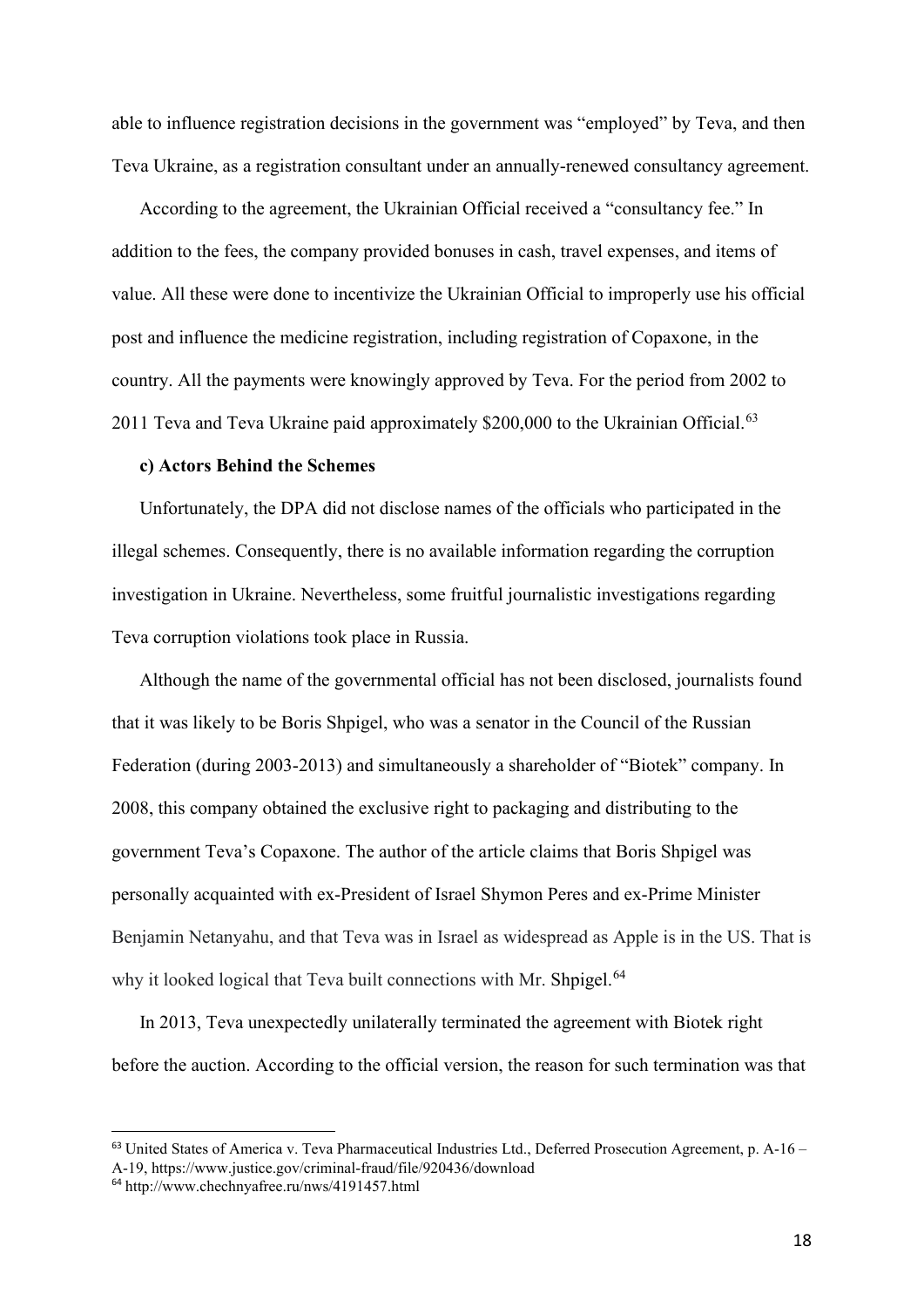a new Teva CEO, Jeremy Levin, took active steps toward rebuilding the company's business practices towards European standards, instead of sometimes openly-corrupted operations. In the meantime, according to another version, this termination related to the DOJ investigation that had been going on for the past year. For Teva, it was better to pay penalties to Biotek due to unilateral termination of the contract rather than to continue business.

After finding in the media information regarding Teva's corruption violations in Russia, the Minister of Health referred to the General Prosecutor a request to check the information through international cooperation.<sup>[65](#page-19-0)</sup> Nevertheless, there was no investigation initiated against Mr. Shpigel in Russia. Interestingly, Boris Shpigel was accused of corruption in 2021, but not in the Teva case. [66](#page-19-1)

# **d) DPA Requirements**

According to the DPA, Teva had to strengthen its anti-corruption system. Although the company declared to uphold the highest ethical standards by having an anti-corruption policy, a reporting system (and even received reports), regular trainings for employees, an Audit Committee, a Compliance Committee, internal risk managers and monitors, and regional compliance officers according to its Corporate Social Responsibility Report within 2012-  $2015$ ,  $67$  the DOJ provided Teva with general requirements similar to the ADM case regarding an anti-corruption compliance system. Those requirements included, among other things, high-level commitment of senior management to compliance, developing and promulgating policies that would prohibit FCPA violations, creating a system of internal and accounting procedures, internal reporting, and investigation and enforcement, and periodic risk-based review. The DOJ's actions prove that the company did not follow its own compliance policies before the investigation.

<span id="page-19-0"></span><sup>65</sup> https://www.vedomosti.ru/politics/articles/2016/12/23/670958-minzdrav-obratitsya-genprokuraturu

<span id="page-19-1"></span><sup>66</sup> https://www.bbc.com/russian/news-56482827

<span id="page-19-2"></span><sup>67</sup> https://www.tevapharm.com/our-impact/previous-reports/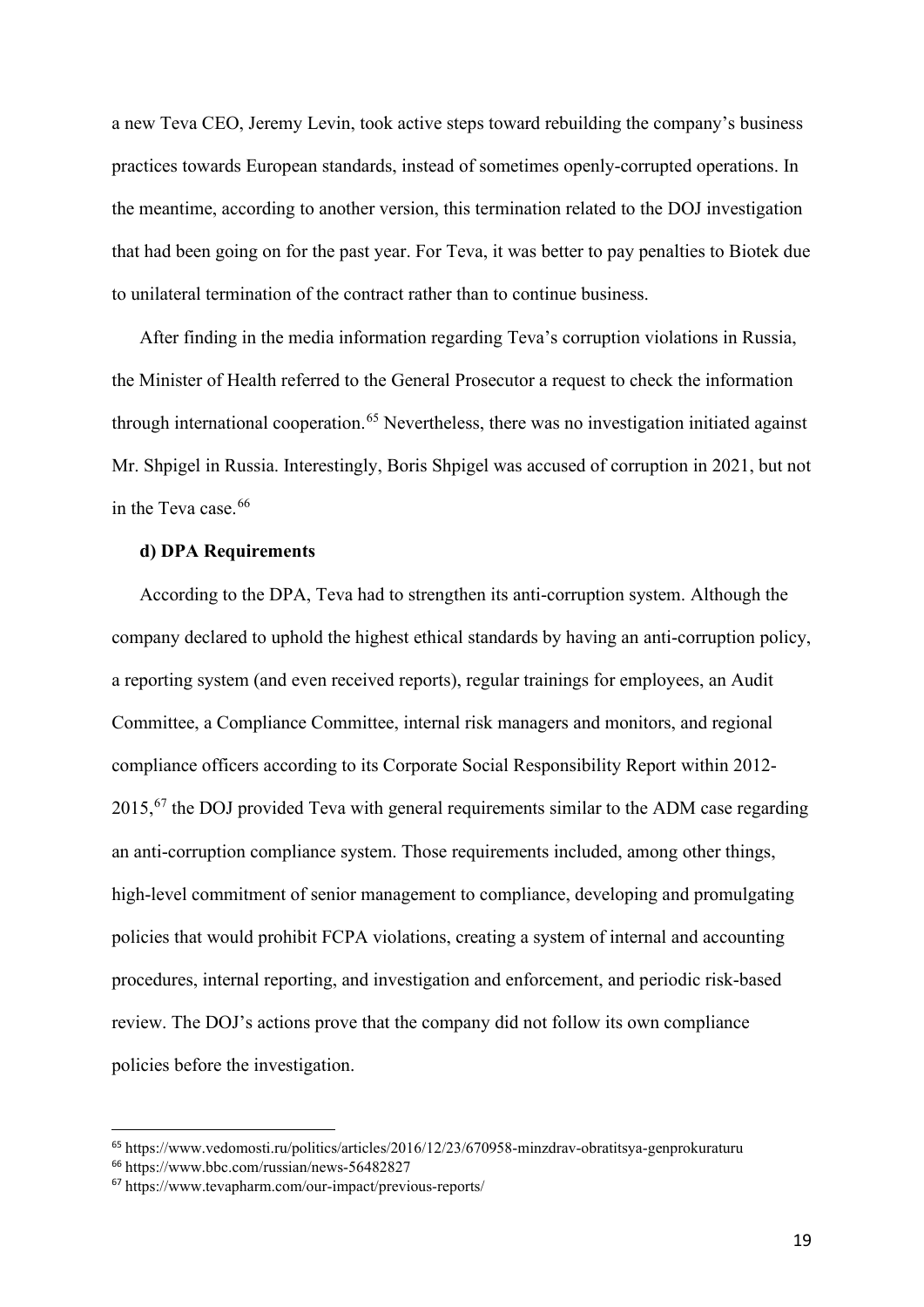Further, Teva had to hire an independent monitor for three years. The main role of an external monitor is to monitor a company's conformity with the DPA, assess the compliance system that the company implements, and mitigate the risk of recurrence of the misconduct. Teva provided the monitor with access to any documents, facilities, employees, or vendors. The monitor had to, among other things, periodically make plans regarding the company's further effective development, initial and follow-up reviews, and report on potential or actual misconduct. [68](#page-20-0)

Teva also had to remove fifteen employees that were engaged in corruption matters; establish a global compliance group that audited internal transactions; and strengthen its due diligence function, including third party due diligence.<sup>[69](#page-20-1)</sup>

# **e) Compliance System Enhancement After the FCPA Violation**

In its 2020 Environmental, Social and Governance Report (the Report), Teva declared that over the last six years it had strengthened its compliance policy in its companies around the globe. Considering dates, the company started the process of rebuilding its global compliance system with the new CEO Jeremy Levin, after the FCPA violation occurred and before self-reporting to the US officials. More than a year before settlement, the company hired Lori Queisser, who had 30 years' experience in compliance in pharmaceuticals industry, as senior vice president and global chief compliance officer with to tackle compliance issues. [70](#page-20-2)

In the Report, Teva announced first that: the CCO reports directly to the CEO and that the Board's Compliance Committee oversees and reviews policies and practices. Teva's Global Compliance and Ethics Department makes sure that the company is the relevant partner for

<span id="page-20-0"></span><sup>68</sup> United States of America v. Teva Pharmaceutical Industries Ltd., Deferred Prosecution Agreement, p. C-1 – C-8, D-1 – D11, https://www.justice.gov/criminal-fraud/file/920436/download

<span id="page-20-1"></span><sup>69</sup> https://www.complianceweek.com/anti-corruption-compliance-lessons-from-tevas-fcpa-case/2808.article <sup>70</sup> Teva Pharmaceutical Reengineers Compliance with Data Analytics, p.2,

<span id="page-20-2"></span>https://s3.amazonaws.com/marketing.mitsmr.com/custom/CSEYCase2020/MITSMR-Connections-EY-Teva-Case-Study-2020.pdf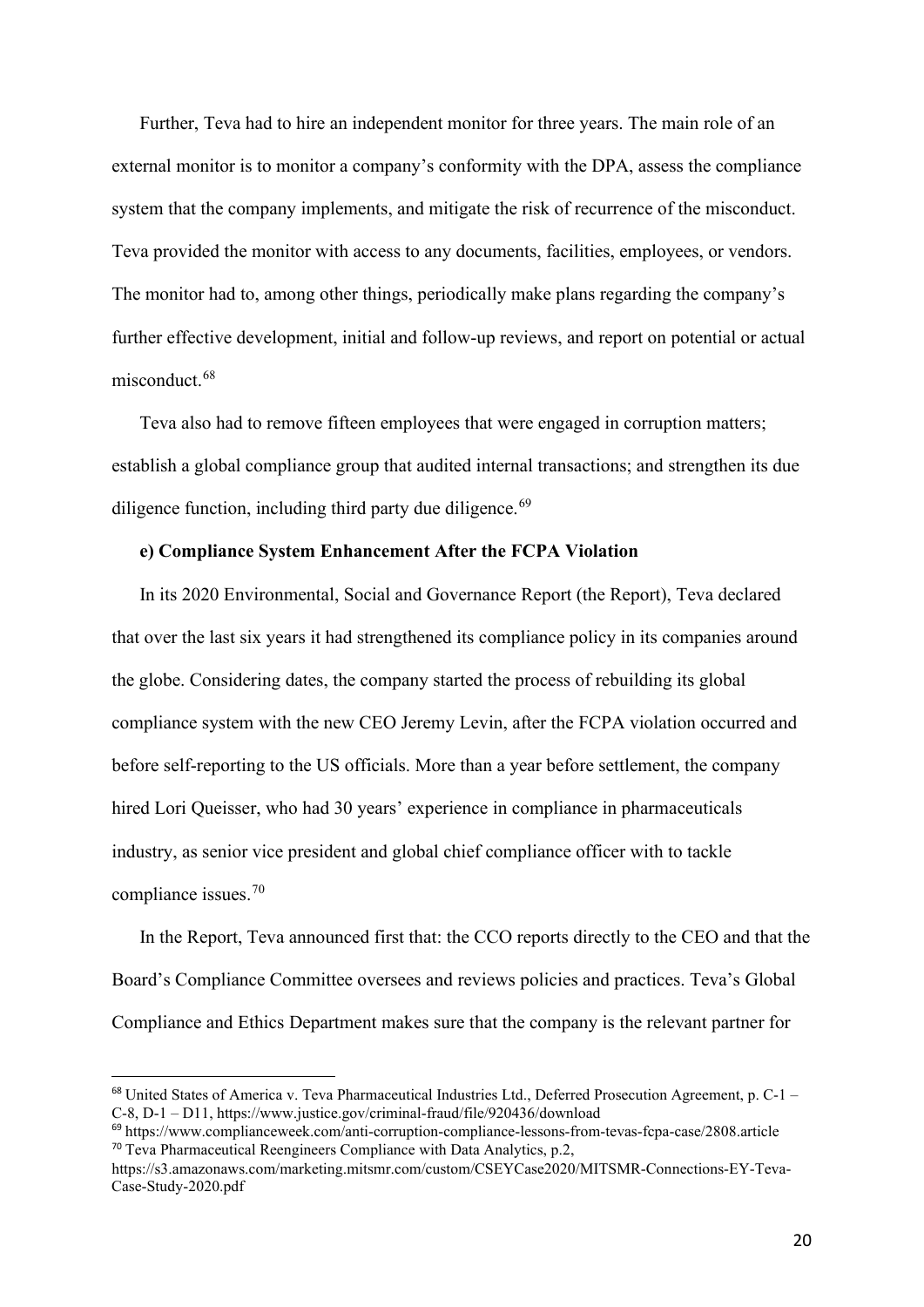other businesses on all levels of work. Second, it stated that an essential part of the Company's Code of Conduct is the Policy on the Prevention of Corruption, which establishes minimum standards for corruption prevention, including internal controls of books and records. This is the policy that fulfills the DOJ's requirement regarding the anti-corruption program).<sup>[71](#page-21-0)</sup> Third, the Report details extensive risk-based global corruption trainings for personnel that are held periodically and include Code of Conduct Training. Fourth, the company described providing separate compliance trainings for board members that foster a compliance culture inside the whole organization. Fifth, the company established an effective compliance system that detects potential risk in daily operations, tracks and reports payments to the members of healthcare community, and ensures integrity of books and records. Finally, Teva established an Office of Business Integrity to investigate misconduct allegations and address the issues with the company, and eventually strengthen its compliance policy.<sup>[72](#page-21-1)</sup>

It worth mentioning that an immense amount of work has been provided behind reconstructions mentioned in the Report. After entering into the DPA with the DOJ, the company seriously aimed to "build the best and most respected global compliance program in the industry — a program that works in partnership with the business to prevent issues."<sup>[73](#page-21-2)</sup>

Nevertheless, changes brought substantial expenses (\$3bln) and put additional legal burden on the approval process of vendors and customers. In these circumstances, the company could manually process only around 2,000 requests to use third parties instead of actual 500,000 requests.[74](#page-21-3) Meanwhile, this process cost millions of dollars and did not help to

<span id="page-21-0"></span> $71$  United States of America v. Teva Pharmaceutical Industries Ltd., Deferred Prosecution Agreement, p. C-1 – C-3, https://www.justice.gov/criminal-fraud/file/920436/download

<span id="page-21-1"></span><sup>72</sup> https://www.tevapharm.com/our-impact/esg-progress-report/teva-maintaining-an-ethical-and-compliantbusiness/

<span id="page-21-2"></span><sup>73</sup> https://www.ey.com/en\_us/forensic-integrity-services/how-teva-pharmaceutical-is-managing-third-party-riskbetter

<span id="page-21-3"></span><sup>74</sup> How Teva Pharmaceutical is managing third party risk better; https://www.ey.com/en\_us/forensic-integrityservices/how-teva-pharmaceutical-is-managing-third-party-risk-better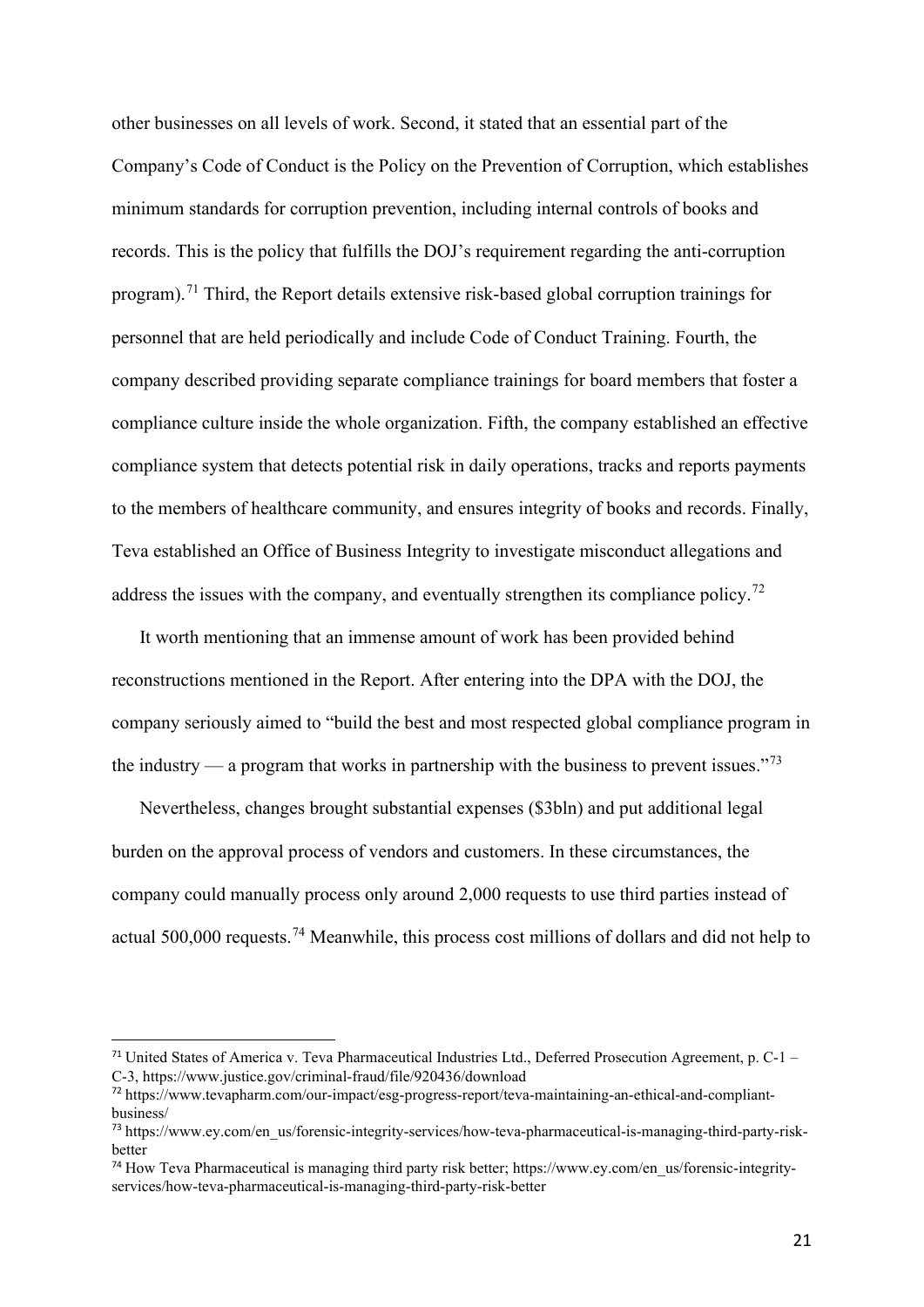reduce the risks. At the time, Lori Queisser stated that it was the biggest gap in the compliance system, and they needed to do something.<sup>[75](#page-22-0)</sup>

With the help of an external consultant, Teva created and implemented a pre-screening data analytics tool that automatically assigns a risk level to the third party. This tool contains about 25 million records and can access information from open public databases to effectively screen vendors and customers. Instead of waiting days and even months for approval, the process takes several hours for most operations. That allows Teva to concentrate on higher risk operations that are more efficient in terms of compliance.<sup>[76](#page-22-1)</sup> The company is continuing exploring new ways to employ artificial intelligence to enhance third-party diligence as it is a substantial burden and the hardest part of compliance with FCPA.<sup>[77](#page-22-2)</sup>

# **3. Lessons Drawn from the Cases**

In the Teva and ADM cases we can see general features inherent in almost all companies involved in FCPA investigations. To begin with, a parent company experienced hardships in exercising control over its subsidiaries abroad.<sup>[78](#page-22-3)</sup> ADM did not diligently consider issues connected to the business in Ukraine, although the red flags were in place: reports from accounting firms and ACTI Ukraine's books. In Teva, management authorized most of the illegal actions, although Teva Russia's CEO and company's lawyer hid some information from the Teva management. Next, accounting provisions of the FCPA hold parent companies liable for their subsidiaries' illicit payments<sup>[79](#page-22-4)</sup> Both Teva Pharmaceutical and ADM were sanctioned for failing to establish robust accounting control inside their whole business

<span id="page-22-0"></span><sup>75</sup> Teva Pharmaceutical Reengineers Compliance with Data Analytics, p.3,

https://s3.amazonaws.com/marketing.mitsmr.com/custom/CSEYCase2020/MITSMR-Connections-EY-Teva-Case-Study-2020.pdf

<span id="page-22-1"></span><sup>76</sup> https://www.ey.com/en\_us/forensic-integrity-services/how-teva-pharmaceutical-is-managing-third-party-riskbetter

<span id="page-22-2"></span><sup>77</sup> Teva Pharmaceutical Reengineers Compliance with Data Analytics, p.10,

https://s3.amazonaws.com/marketing.mitsmr.com/custom/CSEYCase2020/MITSMR-Connections-EY-Teva-Case-Study-2020.pdf

<span id="page-22-4"></span><span id="page-22-3"></span><sup>78</sup> The FCPA and the OECS Convention% Some Lessons from the US Experience, *Journal of Business Ethics* Vol. 93, No. 2 (May 2010), pp. 255-276, p. 266; https://www-jstor-org.ezproxy.lib.uconn.edu/stable/40605340?seq=12 <sup>79</sup> *Id.*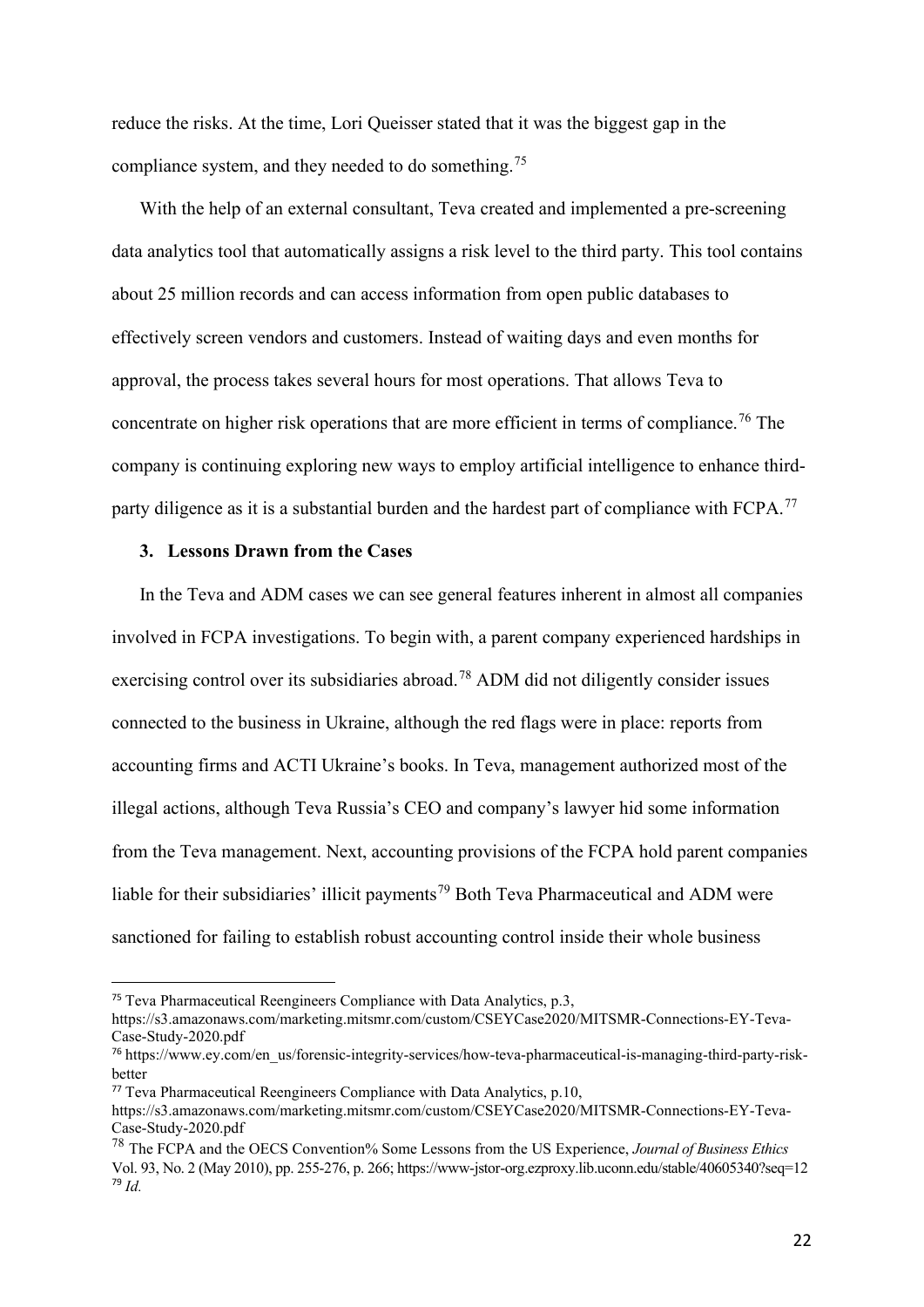structures. Next, the companies obtained substantial benefits from the bribes.<sup>[80](#page-23-0)</sup> Teva Pharmaceutical became the sole Copaxon supplier for the Russian government, obtained quick formal registration of the medicine in Ukraine, and sold its medicine through bribed doctors in Mexico; ACTI Ukraine obtained the VAT refunds through illegal facilitation payments. Further, the bribery cost was relatively small in comparison with expected illegal gains.<sup>[81](#page-23-1)</sup> For example, in Russia, Teva earned \$200 million and spent on bribes \$65 million;<sup>[82](#page-23-2)</sup> in ADM, subsidiaries paid around \$22 million for bribes and received \$100 million for the VAT refund.<sup>[83](#page-23-3)</sup> Next, privileged foreign officials used their offices for personal gains.<sup>[84](#page-23-4)</sup> In both cases officials' ability to make decisions in the name of their governments opened lucrative financial opportunities for them. Finally, top management was involved in large-scale corruption issues.<sup>[85](#page-23-5)</sup> In Teva, the parent company authorized the corruption scheme; in ADM, subsidiaries management provided all the transactions, and parent company management was reluctant to police such actions.

Further, in both the Teva and ADM cases, there were no corruption investigations against the bribed officials in their countries. Although the media covered the FCPA investigations against the companies, they stayed silent as to the identities of the governmental officials. There was a journalistic investigation in Russia regarding Teva case that revealed the hidden scheme of corrupt cooperation, but official media did not raise the issue among the society and officials kept the things quiet.

Such a situation is not surprising considering corruption practices in these countries. The reason for such an attitude is grounded in the weak tone at the top of the country that led to

<span id="page-23-0"></span><sup>80</sup> *Id.*

<span id="page-23-1"></span><sup>81</sup> *Id.*

<span id="page-23-2"></span><sup>82</sup> https://www.justice.gov/opa/pr/teva-pharmaceutical-industries-ltd-agrees-pay-more-283-million-resolveforeign-corrupt

<span id="page-23-3"></span><sup>83</sup> https://www.justice.gov/opa/pr/adm-subsidiary-pleads-guilty-conspiracy-violate-foreign-corrupt-practices-act <sup>84</sup> *Id.*

<span id="page-23-5"></span><span id="page-23-4"></span><sup>85</sup> *Id.*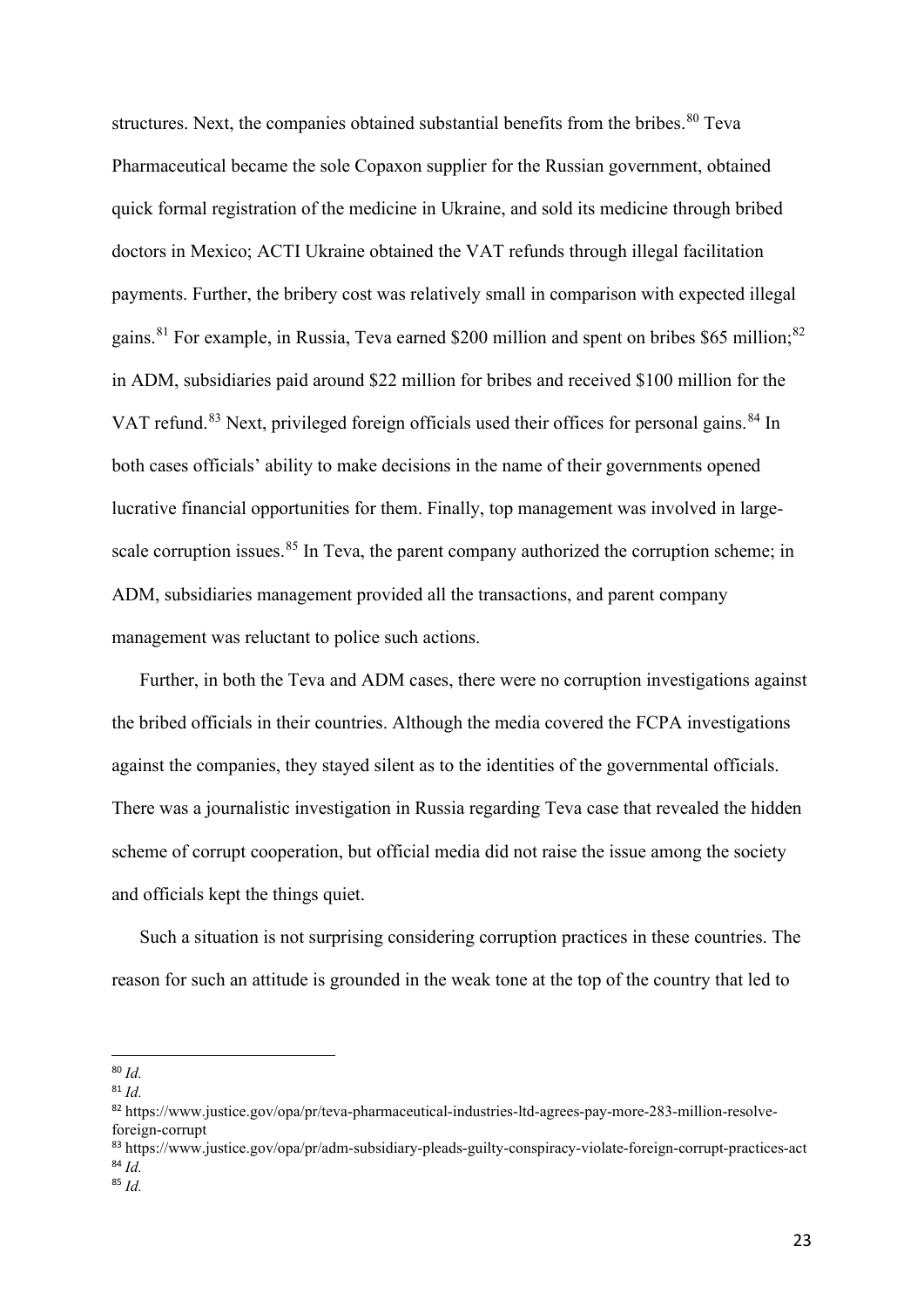the lack of resources to prosecute the cases, illegal connections with the officials from law enforcement bodies, bribes from law enforcement bodies, and maybe even fear to prosecute a high-ranked official, which could have negative repercussions for a prosecutor.

#### **IV. Analysis of the Impact on the Society**

#### **1. General Corruption Situation in the Eastern Europe Region**

It is considered that the Eastern European countries have much more work to do in fighting corruption that became part of their political cultures due to their Soviet past.<sup>[86](#page-24-0)</sup> After the USSR collapsed, corruption in the Eastern Europe region inherited the following features: 1) it was relatively inexpensive because bureaucrats have low salaries –corruption payments might be estimated as token payment in other countries; 2) bureaucrats found new lucrative monetary opportunities that their posts provided them with in the new capitalistic world; 3) numerous new anti-corruption laws were enacted, but were reluctantly followed; and, 4) businessmen relied on bribes while doing business.<sup>[87](#page-24-1)</sup>

Corruption is still a problem that affects both public and private sectors of the countries in Eastern Europe and Central Asia, despite numerous reforms. [88](#page-24-2) OECD launched a peer review program in the frame of Anti-Corruption Network for Eastern Europe and Central Asia (ACN) to trace the efficiency of fighting corruption in the region. The Istanbul Anti-Corruption Action Plan (IAP) was launched in 2003 as a sub-section of this peer review

<span id="page-24-0"></span><sup>86</sup> Popescu, Ada-Iuliana (2016) : Political Process Drivers of Corruption in Eastern Europe, CES Working Papers, ISSN 2067-7693, Alexandru Ioan Cuza University of Iasi, Centre for European Studies, Iasi, Vol. 8, Iss. 4, pp. 705-715, 706, https://www.econstor.eu/bitstream/10419/198488/1/ceswp-v08-i4-p705-715.pdf

<span id="page-24-2"></span><span id="page-24-1"></span><sup>87</sup> *The American Journal of International Law*, Vol. 91, No. 2 (Apr., 1997), pp. 378-379, https://www-jstororg.ezproxy.law.uconn.edu/stable/2954220?Search=yes&resultItemClick=true&searchText=%28FCPA%29&searchU ri=%2Faction%2FdoAdvancedSearch%3Fgroup%3Dnone%26q0%3DFCPA%26q1%3D%26q2%3D%26q3%3D%2 6q4%3D%26q5%3D%26q6%3D%26sd%3D1996%26ed%3D1998%26pt%3D%26isbn%3D%26f0%3Dall%26c1%3 DAND%26f1%3Dall%26c2%3DAND%26f2%3Dall%26c3%3DAND%26f3%3Dall%26c4%3DAND%26f4%3Dall %26c5%3DAND%26f5%3Dall%26c6%3DAND%26f6%3Dall%26acc%3Don%26la%3D%26so%3Drel&ab\_segme nts=0%2Fbasic\_search\_gsv2%2Fcontrol&refreqid=fastly-default%3Af05a7953a14900ba1064637dea841611&seq=2 88 Anti-Corruption Reforms in Eastern Europe and Central Asia. Progress and Challenges 2016-2019, OECD, 414 p., p.19, https://www.oecd.org/corruption/Anti-Corruption-Reforms-Eastern-Europe-Central-Asia-2016- 2019-ENG.pdf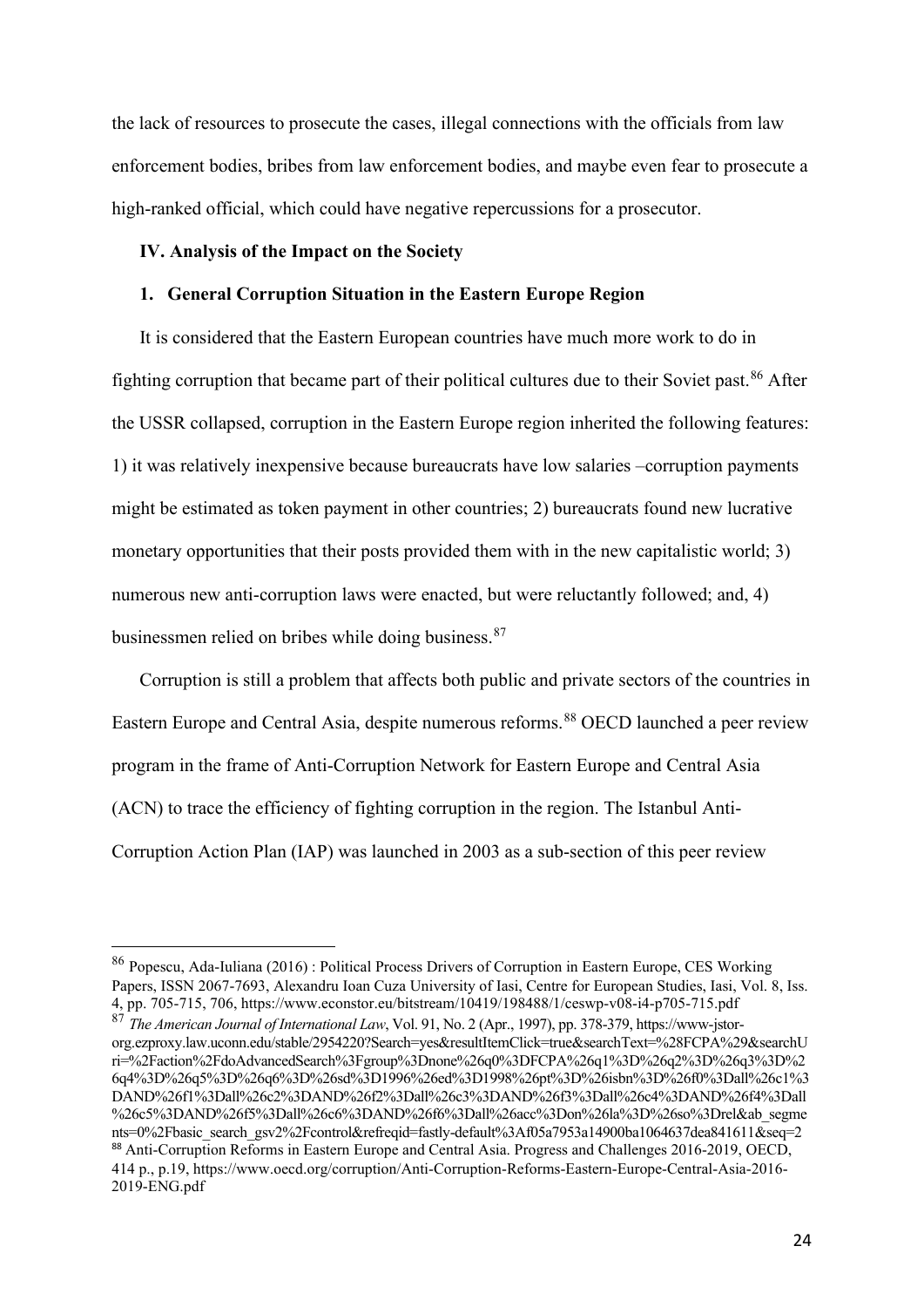action<sup>[89](#page-25-0)</sup> that includes Ukraine, Armenia, Azerbaidjan, Georgia, Kazakhstan, Kyrgyzstan, Mongolia, Tajikistan, Uzbekistan<sup>[90](#page-25-1)</sup> (Russia is in another anti-corruption network).<sup>[91](#page-25-2)</sup>

During the fourth review round in 2016-2019 under the peer review program, OECD claimed that the corruption level was still high in the region and had not changed visibly since last review<sup>[92](#page-25-3)</sup> (2013-2015).<sup>[93](#page-25-4)</sup> According to Transparency International, 56% of the respondents in Ukraine and 39% in Russia indicated that corruption/bribery was one of the three main problems that the governments should deal with.<sup>[94](#page-25-5)</sup> Interestingly, respondents were not also satisfied with governments' actions to address corruption: 86% of respondents in Ukraine and 62% in Russia thought that the government poorly addressed corruption.<sup>[95](#page-25-6)</sup> Also, the average score of Corruption Perception Index in the region in 2018 was 35 (out of 100 where 0 very clean and 100 is highly corrupt). "Eastern Europe and Central Asia is the second lowest scoring region in the index, ahead of Sub-Saharan Africa which has an average score of 32."[96](#page-25-7)

Nevertheless, the parties of ACN and IAP are taking steps to address corruption by implementing international treaties and taking part in periodic peer reviews. For example, all the member countries of ACN and IAP implemented "the UN Convention against Corruption and participate in its Implementation Review Mechanism."[97](#page-25-8)

<span id="page-25-0"></span><sup>89</sup> https://www.oecd.org/corruption/acn/istanbul-action-plan.htm

<span id="page-25-1"></span><sup>90</sup> Anti-Corruption Reforms in Eastern Europe and Central Asia. Progress and Challenges 2016-2019, OECD, 414 p., p.26

<span id="page-25-2"></span> $91$  *Id.* 

<span id="page-25-3"></span><sup>92</sup> Anti-Corruption Reforms in Eastern Europe and Central Asia. Progress and Challenges 2016-2019, OECD, 414 p., p.19, https://www.oecd.org/corruption/Anti-Corruption-Reforms-Eastern-Europe-Central-Asia-2016- 2019-ENG.pdf

<span id="page-25-4"></span><sup>93</sup> https://www.oecd.org/corruption/acn/istanbul-action-plan.htm

<span id="page-25-5"></span><sup>94</sup> Transparency International, Global Corruption Barometer, People and Corruption: Europe and Central Asia, 2016. www.transparency.org/whatwedo/publication/people\_and\_corruption\_europe\_and\_central\_asia\_2016. 95 *Id.*

<span id="page-25-7"></span><span id="page-25-6"></span><sup>96</sup> Eastern Europe and Central Asia: Weak Checks and Balances Threaten Anti-Corruption Efforts 1/29/2019, https://www.transparency.org/en/news/weak-checks-and-balances-threaten-anti-corruption-efforts-acrosseastern-eu

<span id="page-25-8"></span><sup>97</sup> Anti-Corruption Reforms in Eastern Europe and Central Asia. Progress and Challenges 2016-2019, OECD, 414 p., p.25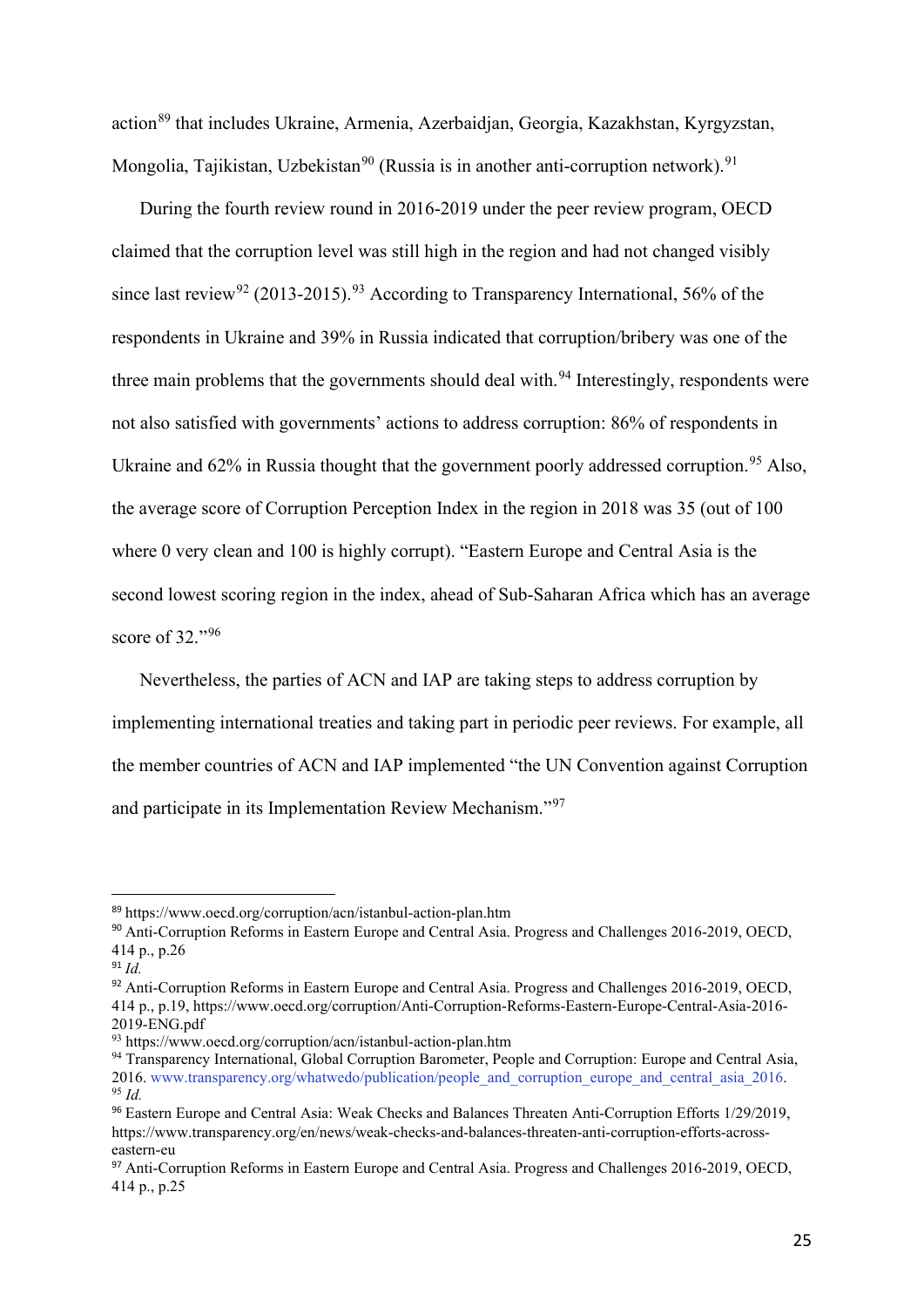#### **2. Corruption Situation in Russia**

Historically, in the Russian social conscience, private and public interests are intermingled, which defines people's tolerance to corruption. [98](#page-26-0) Russian legal tradition to tolerate corruption can be characterized by legal nihilism (people did not believe in law because it was a means of suppression); laws were not deeply accepted by people as authorities applied them in arbitrary ways; and contempt of laws was expressed by academics) and ethical dualism (for peasants, it was unacceptable to deceive a neighbor, but it was a different matter to deceive a landlord or governmental official).<sup>[99](#page-26-1)</sup>

By the time of the USSR collapse in 1991, Russia already had a history of deep-rooted corruption.<sup>[100](#page-26-2)</sup> After 1991, when old rules and institutions were knocked down and a new system was not yet created, the society was ruled through "informal practices" of ex-Soviet politicians and officials. This was the period when the political elite (that eventually became "oligarchs") obtained public property through illegal privatizations (the same situation with chaotic privatization was also in Ukraine). That allowed a newly-appeared elite to concentrate money and power and create a kleptocratic regime.<sup>[101](#page-26-3)</sup> In addition to this, the work of law enforcement bodies such as police, prosecutors, and courts was not satisfactory due to lack of financing, training, and experience.<sup>[102](#page-26-4)</sup>

Since the beginning of Mr. Putin's presidency in 2000, the corruption situation has not significantly changed, although several strategies aimed to reduce the level of corruption were formally applied.<sup>[103](#page-26-5)</sup> But something has definitely changed: the so-called "oligarchs"

<span id="page-26-0"></span><sup>98</sup> *Id*., p. 387.

<span id="page-26-1"></span><sup>99</sup> *Id*., p. 387-394.

<span id="page-26-2"></span><sup>100</sup> Corruption In Russia – Historic Legacy and Systemic Nature, Gunter G. Schule, Nikita Zakharov, [CESifo](https://papers.ssrn.com/sol3/papers.cfm?abstract_id=3143406)  [Working Paper Series No. 6864,](https://papers.ssrn.com/sol3/papers.cfm?abstract_id=3143406) 22 p. (February 5, 2018);

https://papers.ssrn.com/sol3/papers.cfm?abstract\_id=3143406

<span id="page-26-3"></span><sup>101</sup> *Id*., p.9.

<span id="page-26-4"></span><sup>102</sup> Corruption in Russia: Historical Prospective, Manabu Suhara, 383-403 p., p. 386-87; https://srch.slav.hokudai.ac.jp/sympo/03september/pdf/M\_Suhara.pdf

<span id="page-26-5"></span><sup>103</sup> Fighting Corruption in Russia: Its Characteristics and Purpose, Leanid Kazyrytski (July 2, 2019); https://journals-sagepub-com.ezproxy.law.uconn.edu/doi/full/10.1177/0964663919859052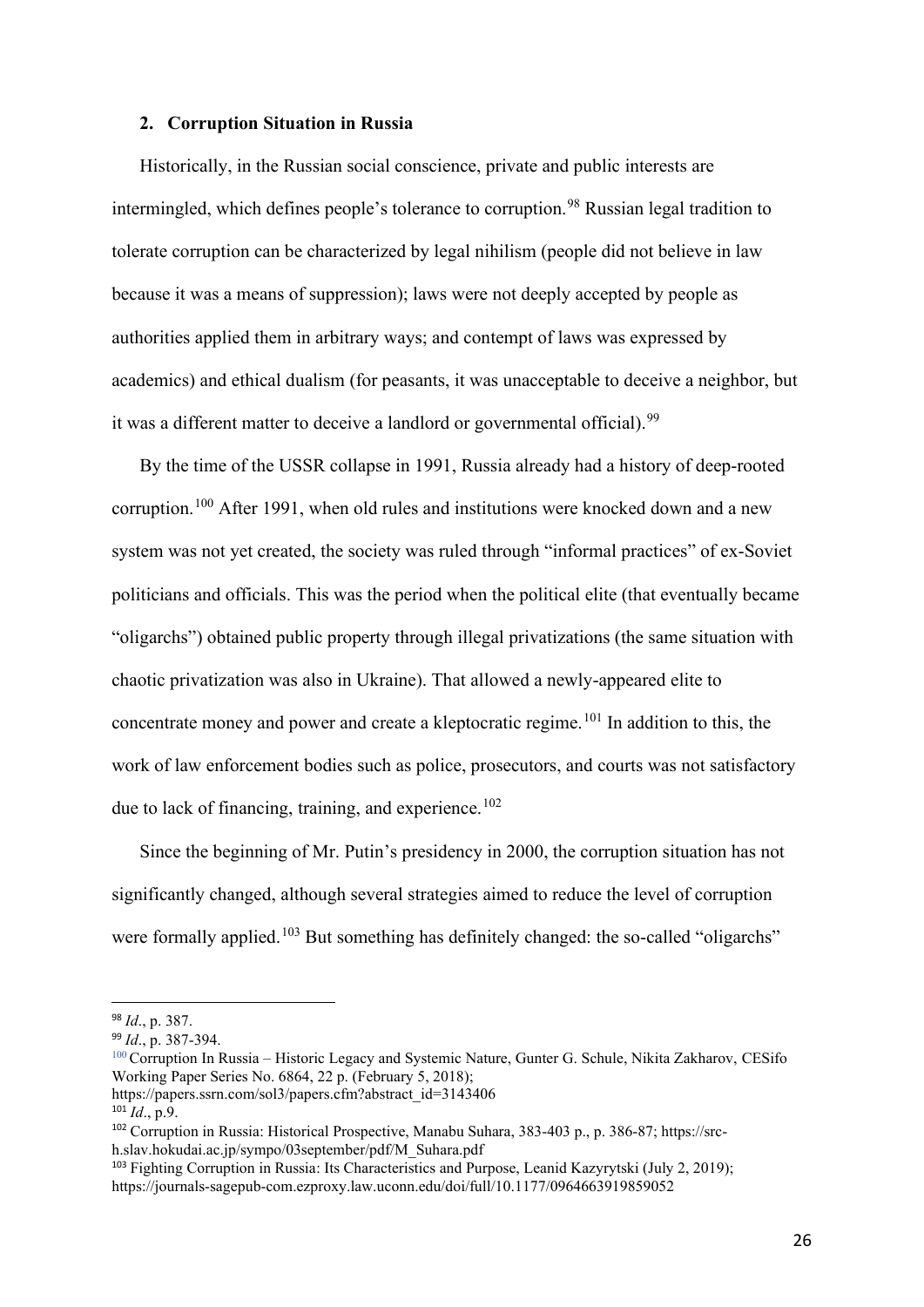turned out to be "cronies," who only have their power because of their ties to the president.<sup>[104](#page-27-0)</sup> These cronies fulfill different tasks, both internally and externally, from "financing elections and supporting local political figures, using money coming from the state budget via procurement orders, to buying international support and strategic investments abroad."[105](#page-27-1) The entire inner policy structure is affected by the interests of different groups of oligarchs that can influence the state authority at all levels.<sup>[106](#page-27-2)</sup>

The president in Russia has enormous power to appoint ministers in the government, judges of the Constitutional and Supreme Court, federal judges, and senior criminal justice officials; the majority in the Parliament is under the president's control. It means that the topdown system of vertical power and the entire corruption mechanism is under Putin's control. In this regard, Russia can be characterized as an authoritarian country with state-corporatist capitalism, aimed to protect and promote the interests of those close to the President and other officials who show loyalty to the President's regime.<sup>[107](#page-27-3)</sup>

In Teva, the corrupt activity fell within the logic of described system and was possible due to the involvement of a high-ranking official: the Council of the Russian Federation Boris Shpigel, who had connections in the Ministry of Health in Russia and was a shareholder of the company that supplied medicine to the government. After Teva broke its ties with Boris Shpigel, the company lost its access to governmental procurement in Russia.<sup>[108](#page-27-4)</sup> So, if one does not have connections to the "right" people, opportunities for a big business become very limited.

<span id="page-27-0"></span><sup>104</sup> Corruption in Russia: An Overview, Helsinki Commission Report, 4p., p.1 (October 23, 2017); https://www.csce.gov/sites/helsinkicommission.house.gov/files/Report%20-

<sup>%20</sup>Corruption%20in%20Russia%20-%20Design%20FINAL.pdf

<span id="page-27-1"></span><sup>105</sup> *Id.*, p.2.

<span id="page-27-2"></span><sup>106</sup> Fighting Corruption in Russia: Its Characteristics and Purpose, Leanid Kazyrytski (July 2, 2019); https://journals-sagepub-com.ezproxy.law.uconn.edu/doi/full/10.1177/0964663919859052  $107$   $\dot{I}$ *d*.

<span id="page-27-3"></span>

<span id="page-27-4"></span><sup>108</sup> http://www.chechnyafree.ru/nws/4191457.html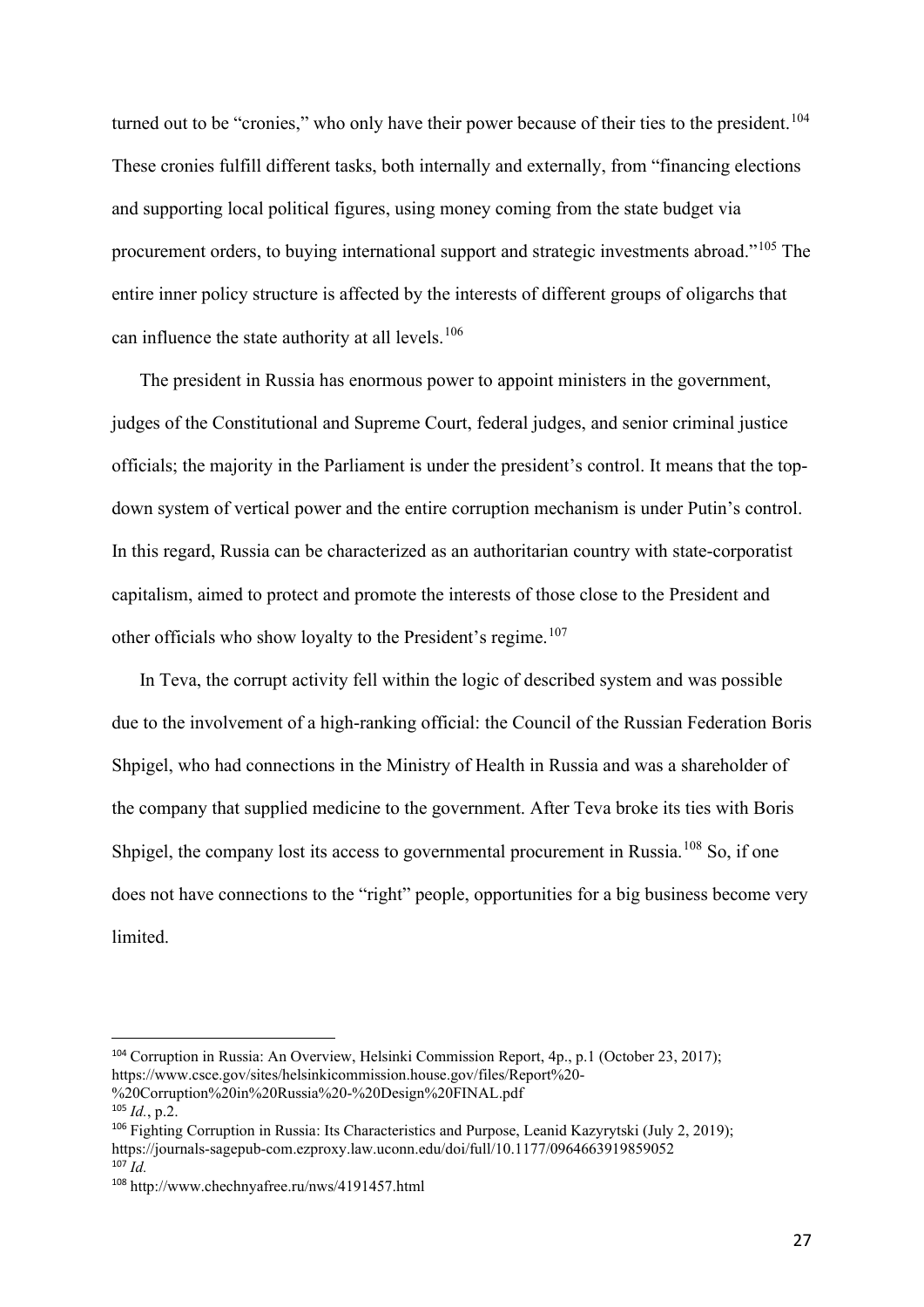In general, the situation with corruption in Russia looks even worse than in Ukraine. According to Transparency International, Russia was ranked 136 out of 180 countries in  $2021;^{109}$  $2021;^{109}$  $2021;^{109}$  also, from 2016 until 2021 the country stayed on the same score level: 29 points.<sup>[110](#page-28-1)</sup> The country's formal signing of such treaties as "Criminal Law Convention on Corruption and its monitoring body, the Group of States against Corruption (GRECO) which are both part of the Council of Europe, along with commitments from the 2016 Anti-Corruption Summit … the Civil Law Convention on Corruption which allows citizens and private sector actors to seek redress for corruption cases"[111](#page-28-2) does not seem to work in practice and show results. [112](#page-28-3)

#### **3. Corruption Situation in Ukraine**

Since Ukraine declared its independence in 1991 until today the country remains affected by corruption. The political system in Ukraine can be described in two words: state capture.<sup>[113](#page-28-4)</sup> High-ranking officials' offices depend on "masters", who need to be paid "rents"; almost all spheres of life of the society (for example, visit to doctor, business transactions, and political campaigns) have been penetrated by corruption. Society considers everyday bribery as a means for the needed things to be done, which results in a high tolerance of corruption. [114](#page-28-5)

Corruption has caused numerous hindrances for foreign companies. Among them are delays of VAT refunds that ranged from several month to more than a year - sometimes tax

https://carnegieeurope.eu/2016/04/18/fighting-culture-of-corruption-in-ukraine-pub-63364

<span id="page-28-0"></span><sup>109</sup> https://www.transparency.org/en/countries/russia

<span id="page-28-1"></span><sup>110</sup> https://www.transparency.org/en/cpi/2021/index/rus

<span id="page-28-2"></span><sup>111</sup> Eastern Europe and Central Asia: Weak Checks and Balances Threaten Anti-Corruption Efforts 1/29/2019, https://www.transparency.org/en/news/weak-checks-and-balances-threaten-anti-corruption-efforts-acrosseastern-eu

<span id="page-28-3"></span><sup>112</sup> *Id.*

<span id="page-28-4"></span><sup>113</sup> Fighting a Culture of Corruption in Ukraine, Thomas De Waal (April 18, 2016);

<span id="page-28-5"></span> $114$  Fighting a Culture of Corruption in Ukraine, Thomas De Waal (April 18, 2016);

https://carnegieeurope.eu/2016/04/18/fighting-culture-of-corruption-in-ukraine-pub-63364.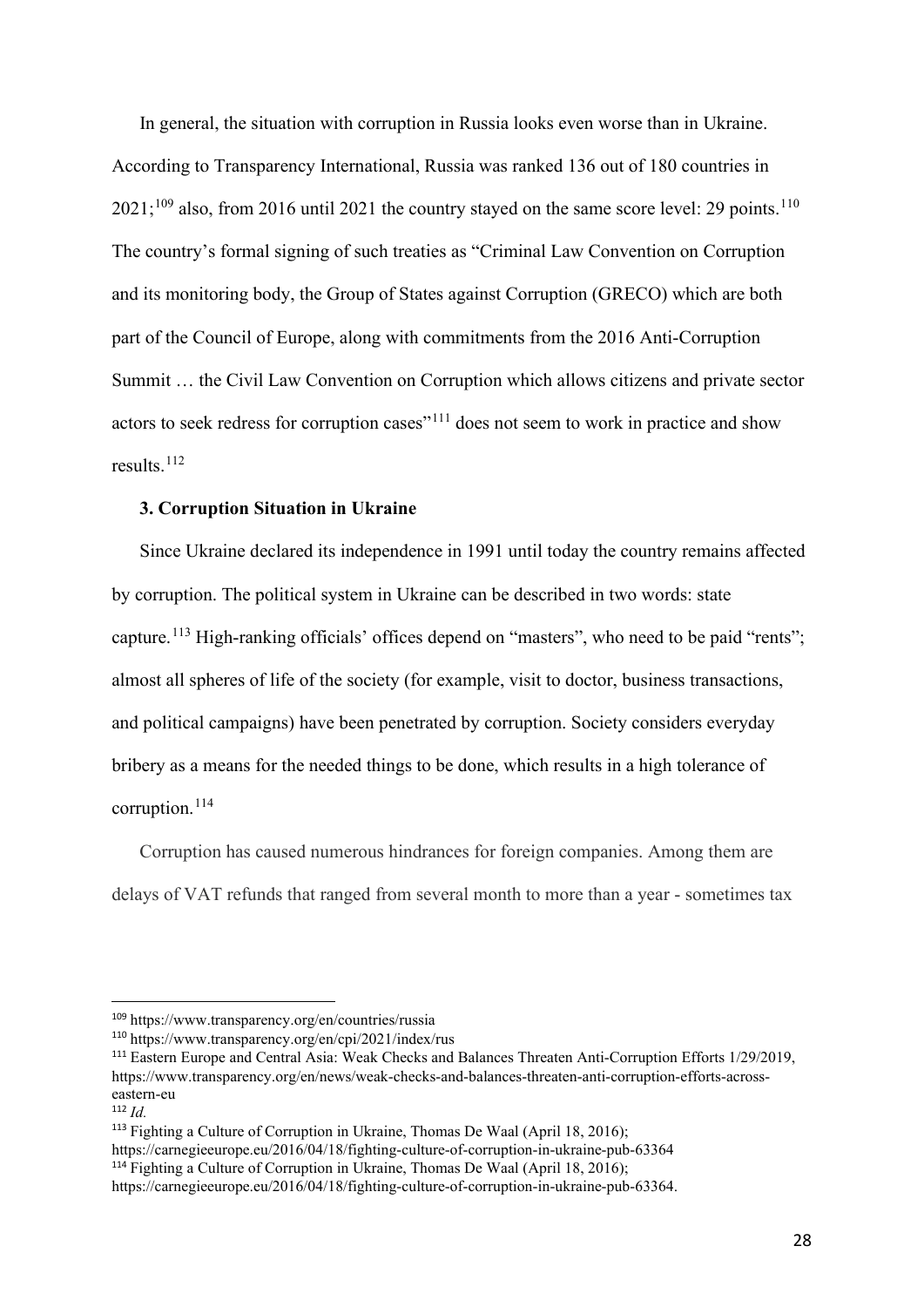authorities found pretexts not to refund at all.<sup>[115](#page-29-0)</sup> In 2017 ex-President Petro Poroshenko admitted in an interview that the system of VAT refund was opaque and allowed to "postpone without explanations, abolish or exclude from the [VAT] register."<sup>[116](#page-29-1)</sup>

In such an environment, doing business in Ukraine without paying bribes looked fantastical rather than realistic. ACTI Ukraine's involvement with illicit payments was not surprising, considering that the company aimed to receive legitimate tax refunds, but did not have mechanisms to influence the tax authority and change the system in a legal way.

After revolution in 2014, the "system was shaken but not broken."[117](#page-29-2) Although there were created specific bodies in the EU that supported Ukraine (the Support Group for Ukraine and the EU Advisory Mission) and "provided expert assistance in drafting the laws, setting-up the new anti-corruption institutions, or defining conditions applying to the EU's financial assistance,"[118](#page-29-3) a lot of predecessors from the previous regime stayed in positions of power, and continued to abuse their official positions.

Nevertheless, the revolution in 2014 triggered some changes in the society: 1) there were settled e-declarations<sup>[119](#page-29-4)</sup> for officials who performed the functions of state or local governments;<sup>[120](#page-29-5)</sup> 2) there were changes to the members of the High Council of Justice, the body that appoints justices, and the Supreme Court was restructured and new judges were selected; 3) the prosecutors' system was reorganized; 4) new bodies charged with fighting corruption were created: the Specialized Anti-Corruption Prosecutor's Office, the National

<span id="page-29-0"></span><sup>115</sup> https://www.kyivpost.com/article/content/business/us-prosecutors-expose-ukraines-corruption-in-vat-refundpayments-2-334308.html.

<span id="page-29-1"></span><sup>&</sup>lt;sup>116</sup> Ukraine launches reform to tackle bribe culture in tax service, Natalia Zinets (April 3, 2017); https://www.reuters.com/article/us-ukraine-tax/ukraine-launches-reform-to-tackle-bribe-culture-in-tax-serviceidUSKBN1751QH.

<span id="page-29-2"></span><sup>&</sup>lt;sup>117</sup> Fighting a Culture of Corruption in Ukraine, Thomas De Waal (April 18, 2016);

https://carnegieeurope.eu/2016/04/18/fighting-culture-of-corruption-in-ukraine-pub-63364.

<span id="page-29-3"></span><sup>118</sup> Importing EU norms: the case of anti-corruption norms in Ukraine, Marta Kralikova (January 21, 2021), https://www.tandfonline.com/doi/full/10.1080/07036337.2021.1872559.

<span id="page-29-4"></span><sup>&</sup>lt;sup>119</sup> According to the Ukrainian Law on Corruption Prevention, an e-declaration or electronic declaration is an annual report on the financial condition of a governmental official.

<span id="page-29-5"></span><sup>&</sup>lt;sup>120</sup> Fighting a Culture of Corruption in Ukraine, Thomas De Waal (April 18, 2016);

https://carnegieeurope.eu/2016/04/18/fighting-culture-of-corruption-in-ukraine-pub-63364.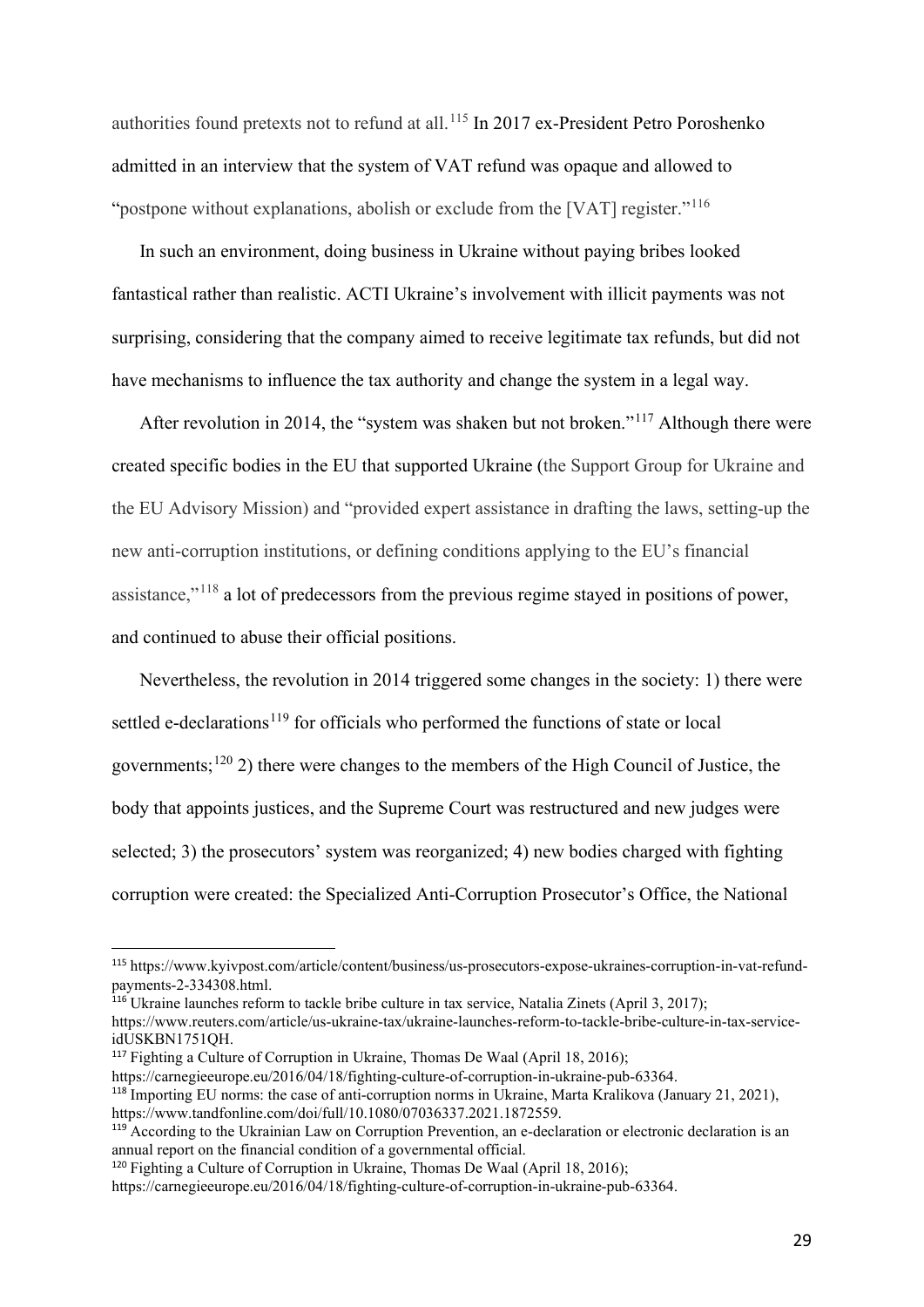Anti-Corruption Bureau of Ukraine (which has investigative and certain law-enforcement powers), the National Agency for Prevention of Corruption (which monitors senior official declarations and other data), the National Asset Recovery and Management Agency,<sup>[121](#page-30-0)</sup> and the High Anti-Corruption Court of Ukraine.<sup>[122](#page-30-1)</sup>

It is notable that Ukrainian officials obstructed implementation of the newly built anticorruption system in Ukraine. Among the obstructions were: 'technical problems' with the edeclaration system; political conflict in appointing the head of the National Agency for Prevention of Corruption; conflicts between the newly-created National Anti-Corruption Bureau of Ukraine and the General Prosecutor's Office; <sup>[123](#page-30-2)</sup> the inability to find high-level, well-paid professionals; and, insufficient funding of the new bodies (for example, only under the pressure of the Western partners did the annual budget of the National Anti-Corruption Bureau of Ukraine increase from \$4 million to \$31 million).<sup>[124](#page-30-3)</sup>

According to Corruption Perception Index, Ukraine gained only 6 points for the period 2014-2021 and scored from 26 to 32 (where 0 is the most corrupt and 100 the least).<sup>[125](#page-30-4)</sup> This shows a still high level of corruption in the country (in 2021, Ukraine ranked 122 out of 180 countries according to Transparency International ranking)<sup>126</sup>. To compare, in 2021, Belarus was ranked 41, Poland – 56, Slovakia – 52, Moldova - 36, Hungary – 43, Romania – 45. $^{127}$  $^{127}$  $^{127}$ Although anti-corruption reform was announced and new governmental bodies were established in 2014, this did not bring noticeable results and criminal investigations.

<span id="page-30-4"></span><sup>125</sup> https://ti-ukraine.org/en/news/no-progress-ukraine-s-result-in-the-corruption-perceptions-index-2021/.

<span id="page-30-0"></span><sup>121</sup> *Id.*

<span id="page-30-1"></span><sup>122</sup> https://en.wikipedia.org/wiki/High\_Anti-Corruption\_Court\_of\_Ukraine.

<span id="page-30-2"></span><sup>123</sup> Importing EU norms: the case of anti-corruption norms in Ukraine, Marta Kralikova (January 21, 2021), https://www.tandfonline.com/doi/full/10.1080/07036337.2021.1872559.

<span id="page-30-3"></span> $124$  Fighting a Culture of Corruption in Ukraine, Thomas De Waal (April 18, 2016);

https://carnegieeurope.eu/2016/04/18/fighting-culture-of-corruption-in-ukraine-pub-63364.

<span id="page-30-5"></span><sup>126</sup> https://www.transparency.org/en/countries/ukraine.

<span id="page-30-6"></span><sup>127</sup> *Id.*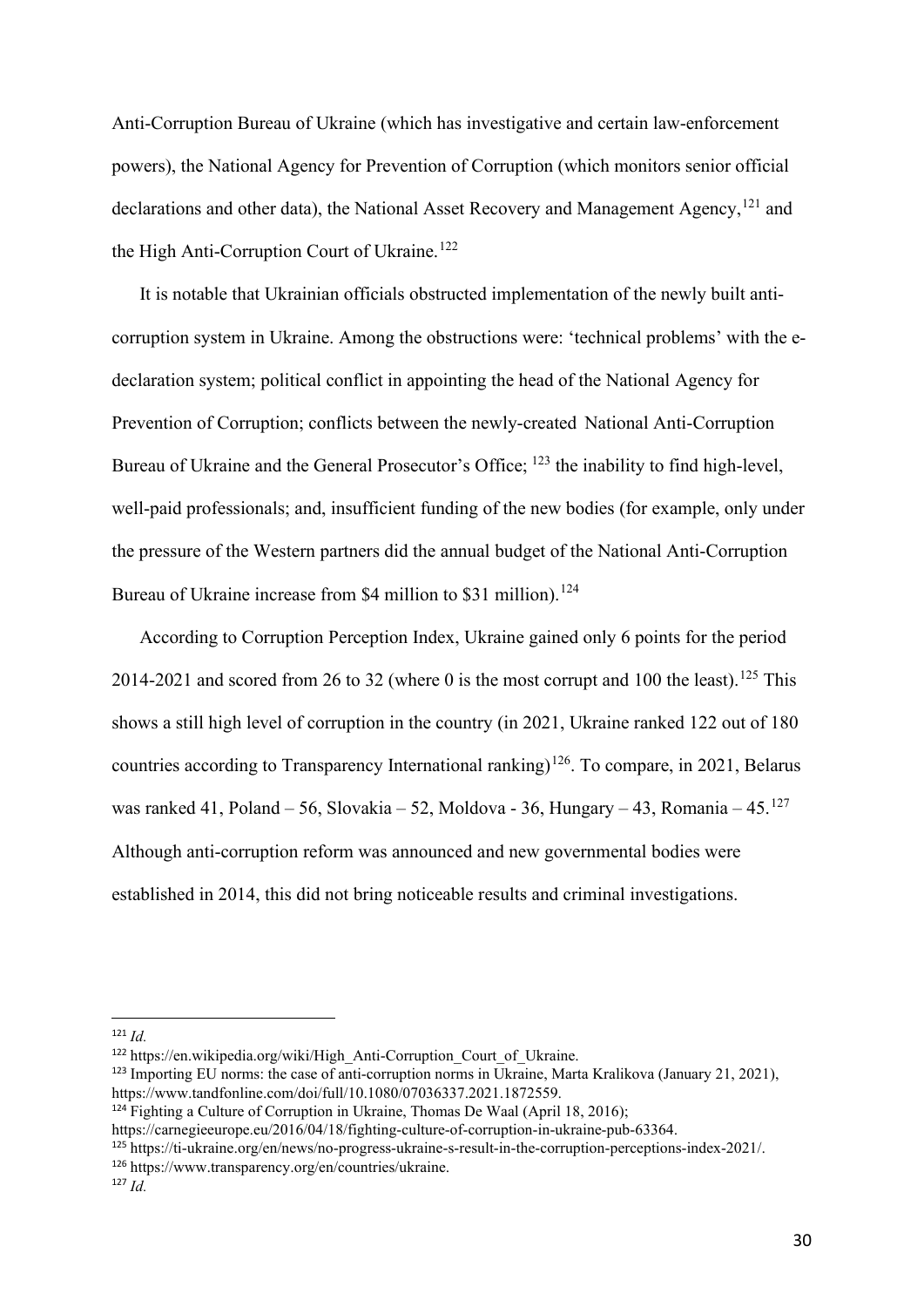However, with the pressure of civil society and the international community growing, we might see positive changes in the years to come.<sup>[128](#page-31-0)</sup>

For businesses, situation in Ukraine is still tough. Manager of Danone Ukraine, a subsidiary of the French food group, stated that although during the Yanukovych presidency they luckily were not targeted by illegal tax collection, after the Revolution in 2014 they were faced with "a completely unprofessional mafia [tax authority] who are there simply to extort as much as they can while in office."<sup>[129](#page-31-1)</sup> Also, a big agricultural company reported to Reuters that the company had lost a case in the court because they did not pay a judge bribe in the amount of \$30,000. [130](#page-31-2)

As we see, the system in Ukraine was (and still is) ripe for corruption. Weak compliance and management made it possible for Teva to be engaged into bribery; the company used a lucrative opportunity to obtain a license to sell pills and gain a part of the Ukrainian pharmaceutical market by means of illegal payments. The corrupt state system that was (and still is) predisposed to corruption gave a relatively cheap (in comparison with gained profits) opportunity to circumvent the law.

#### **4. The FCPA Enforcement Tendencies**

The FCPA enforcement against companies<sup>[131](#page-31-3)</sup> in 1977-2017 had the following tendencies: 1) until 2005, there was virtually no enforcement against non-US companies; 2) enforcement actions were concentrated mostly on the countries that were participants of the OECD Anti-Bribery Convention and paid bribes to officials from highly corrupt countries according to Transparency International; and, 3) most of the non-US companies investigations had "a US

<span id="page-31-0"></span><sup>128</sup> https://www.transparency.org/en/news/weak-checks-and-balances-threaten-anti-corruption-efforts-acrosseastern-eu.

<span id="page-31-1"></span><sup>&</sup>lt;sup>129</sup> Breaking the Bribe Culture is Still a Challenge for Ukraine, [Alessandra](https://www.reuters.com/journalists/alessandra-prentice) Prentice, Pavel [Polityuk](https://www.reuters.com/journalists/pavel-polityuk) (January 26, 2016); https://www.reuters.com/article/us-ukraine-crisis-corruption/breaking-the-bribeculture-is-still-a-challenge-for-ukraine-idUSKCN0V41CD. <sup>130</sup> *Id.*

<span id="page-31-3"></span><span id="page-31-2"></span><sup>&</sup>lt;sup>131</sup> Were considered only enforcement actions against companies for illicit payments to governmental officials.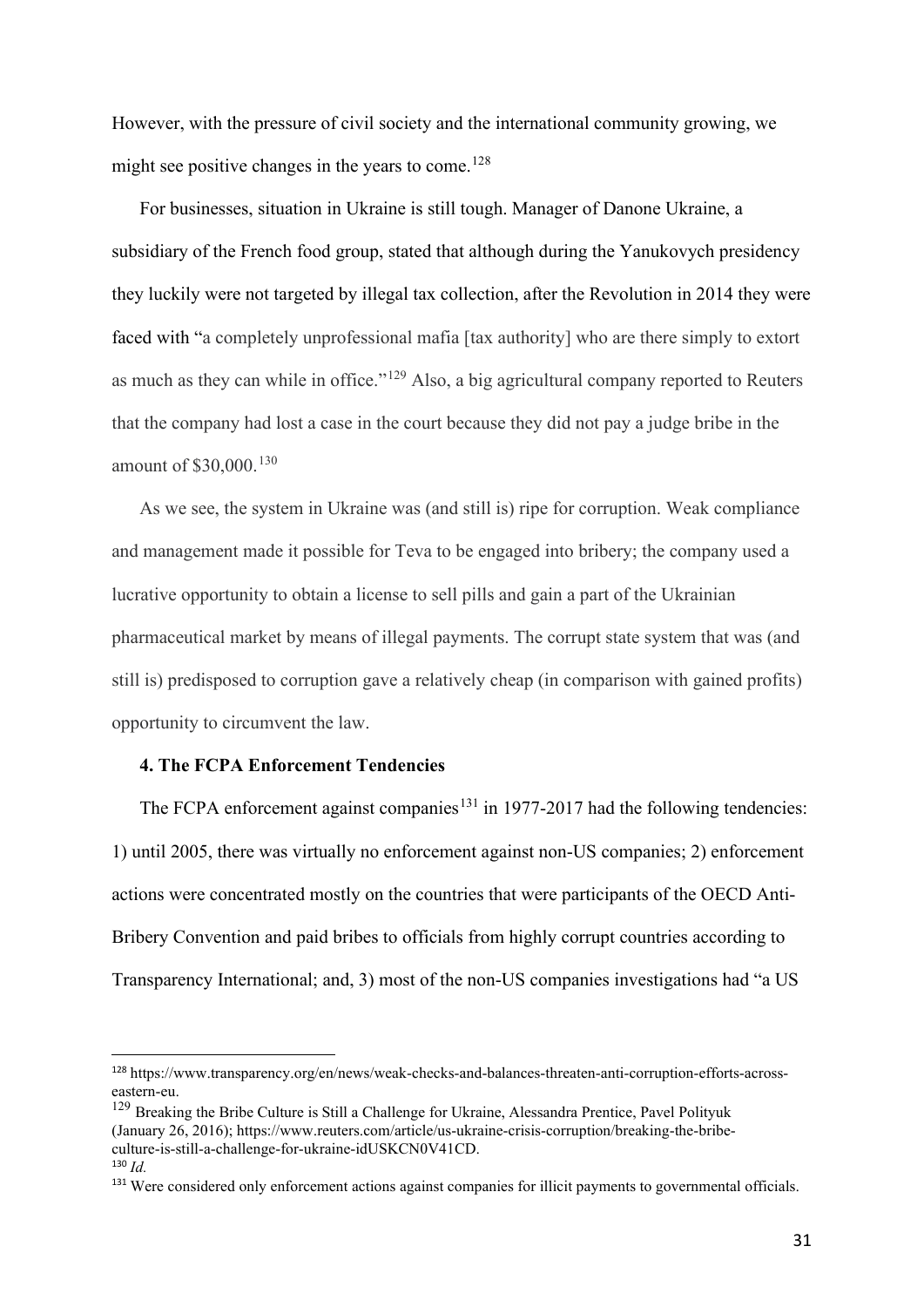cross-listing, significant US operations, and/or high internal control risk."[132](#page-32-0) The Teva and ACTI Ukraine cases fall under these tendencies as violations occurred in the countries with high level of corruption and had a US cross-listing (Teva) and high internal control risk (although the parent company ADM was an American company that was investigated as well).

Also, it was found that the quantity of the FCPA investigations depends on a country's economic activity rather than on its corruption level.<sup>[133](#page-32-1)</sup> The FCPA enforcement is not very active in the territories of Ukraine and Russia. Such countries as China, Brazil, India, and Indonesia have much higher FCPA investigation statistics than Russia (and, obviously, Ukraine). To compare, there are 150 China-based companies that are traded on U.S. securities exchanges and only 8 Russian (in Ukraine only two).<sup>[134](#page-32-2)</sup> In the meantime, both China and Russia have a high corruption rate according to Corruption Perception Index.<sup>[135](#page-32-3)</sup>

Publicly traded companies have usually more precise attention paid to their anti-bribery and internal controls provisions by the SEC. Nevertheless, U.S. authorities can target U.S. companies that have operations in Russia - but low economic activity results in low FCPA enforcement in the area. Statistics prove that: in the last 5 years, around 40 percent of all FCPA settlements involved violations that took place in China and only 7 percent in Russia. [136](#page-32-4)

<span id="page-32-0"></span><sup>&</sup>lt;sup>132</sup> Policemen for the World: The Rise of Extraterritorial Police Enforcement and Foreign Investment Competition, Hans B. Christensen, Mark Maffett, and Thomas Rauter, 46 p., p.5 (June 2020);

<span id="page-32-1"></span>https://www.hbs.edu/faculty/Shared%20Documents/conferences/imo-2020/Hans%20Christensen%20Paper.pdf. <sup>133</sup> Russia's Invasion of Ukraine: Effects on regional FCPA enforcement,

https://www.reuters.com/legal/legalindustry/russias-invasion-ukraine-effects-regional-fcpa-enforcement-2022- 03-22/.

<span id="page-32-2"></span><sup>134</sup> https://www.sec.gov/enforce/sec-enforcement-actions-fcpa-cases.

<span id="page-32-3"></span><sup>&</sup>lt;sup>135</sup> Russia's Invasion of Ukraine: Effects on regional FCPA enforcement,

https://www.reuters.com/legal/legalindustry/russias-invasion-ukraine-effects-regional-fcpa-enforcement-2022-  $03-22/$ 

<span id="page-32-4"></span><sup>136</sup> Russia's Invasion of Ukraine: Effects on regional FCPA enforcement,

https://www.reuters.com/legal/legalindustry/russias-invasion-ukraine-effects-regional-fcpa-enforcement-2022- 03-22/.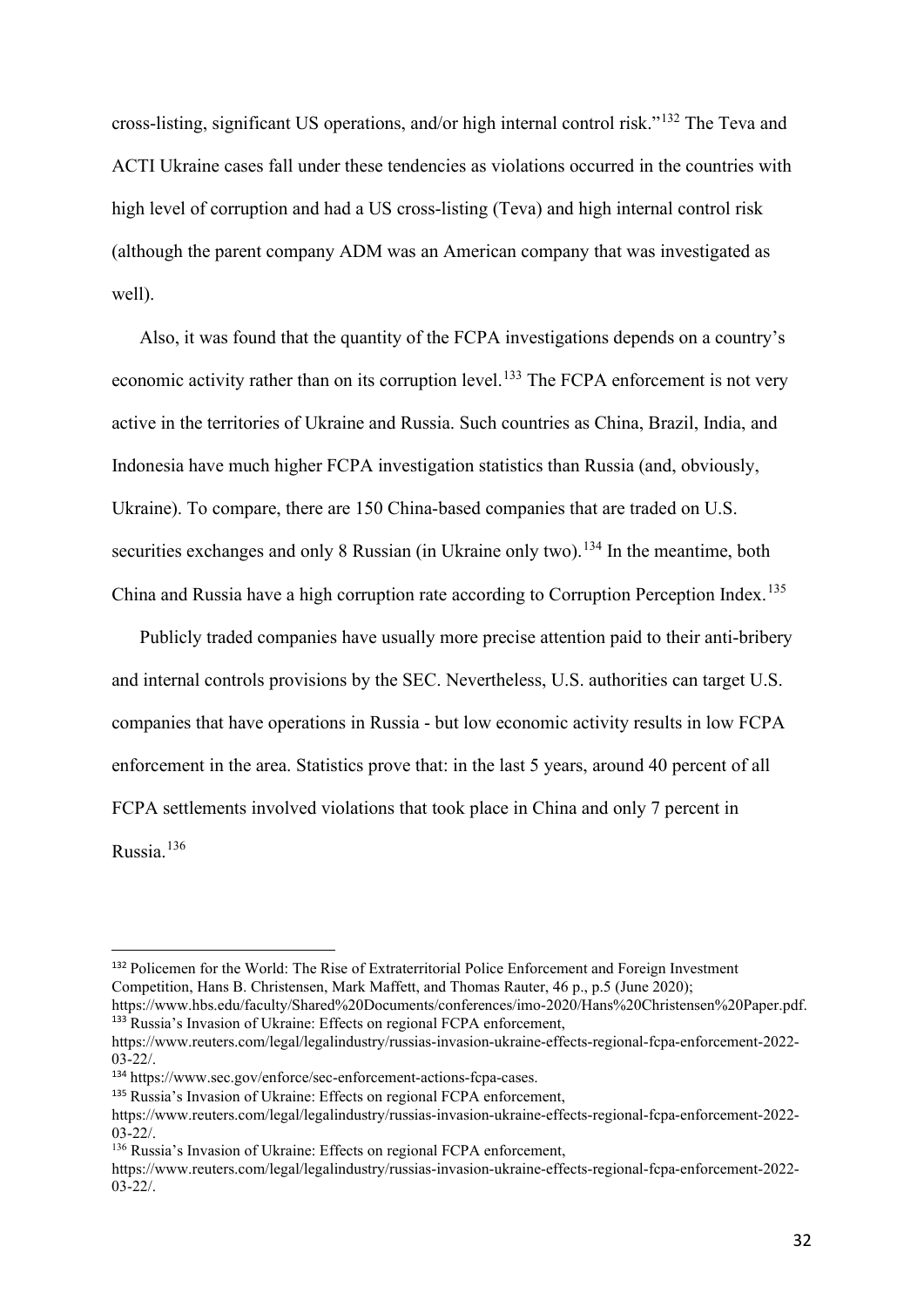After the Russian invasion of Ukraine, the dynamic of FCPA enforcement in the Eastern Europe and Commonwealth of Independent States  $(CIS)^{137}$  $(CIS)^{137}$  $(CIS)^{137}$  may change. Operations with Russian companies and oligarchs will be under close attention of the U.S. authorities. Also, countries from that region might have close ties with the Kremlin, which potentially makes them targets for FCPA enforcement. Moreover, in 2021, President Biden declared the strengthening of anti-corruption efforts, including aggressive enforcement and expansion of the FCPA around the world.<sup>[138](#page-33-1)</sup> The pool of companies that worked in Russia, however, shrank significantly after February 24, 2022. In combination with sanctions imposed, that will reduce economic activity in the country even more. That means that businesses that stayed or will appear in the future are likely to get underenforcement of the FCPA because such companies could just be 'unnoticeable' for the foreign law-enforcement bodiese.<sup>[139](#page-33-2)</sup>

Considering the high level of corruption in Ukraine and Russia, entrepreneurs that are doing business in these countries are under constant 'pressure.' The companies that have connections with the US or European countries are under double pressure due to their anticorruption laws, which track companies' corruption activities abroad and severely punish for them (for example, the FCPA in the US, the Bribery Act in the UK, Sections 331 and 333 of German Criminal Code, etc.).

On the one hand, it might look like local companies are restricted only by the local anticorruption legislation and are not affected by the fierce sanctions under foreign extraterritorial legislation. Also, it seems that they might have more opportunities to bribe officials and obtain advantages in the market over the US and European companies.

<span id="page-33-0"></span><sup>137</sup> Member states: Armenia, Azerbaijan, Belarus, Georgia, Kazakhstan, Kyrgyzstan, Moldova, Russia, Tajikistan, Turkmenistan, Ukraine, and Uzbekistan.

<span id="page-33-1"></span><sup>&</sup>lt;sup>138</sup> The Biden Administration's Aggressive Policy Changes to Combat Corruption, Brandon D.Fox, Keisha N. Stanford, Tessa J.G. Roberts, Annie R. (January 25, 2022); https://www.lawfareblog.com/bidenadministrations-aggressive-policy-changes-combat-corruption.

<span id="page-33-2"></span><sup>&</sup>lt;sup>139</sup> Russia's Invasion of Ukraine: Effects on regional FCPA enforcement,

https://www.reuters.com/legal/legalindustry/russias-invasion-ukraine-effects-regional-fcpa-enforcement-2022- 03-22/.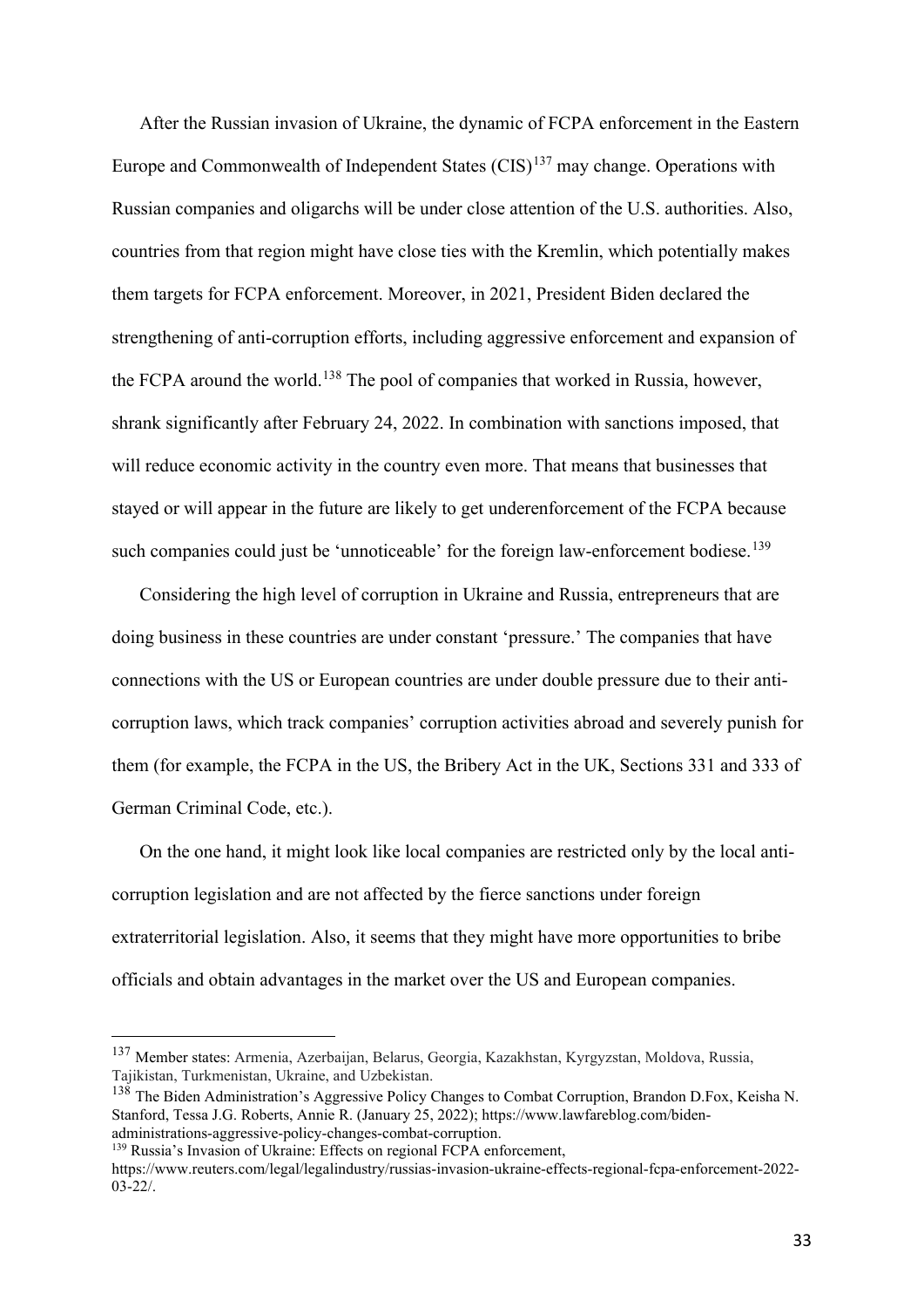On the other hand, statistics shows that, for example, from 2004 to 2018, the FCPA monetary resolution against domestic (US) corporations amounted to \$21,182,931 and  $$75,016,934$  against non-US companies.<sup>[140](#page-34-0)</sup> These unequivocally demonstrate that foreign companies fall under the FCPA enforcement even more often than domestic companies. In the meantime, local companies that do not have connections with foreign countries might have opportunities to bribe officials and rely on local weak systems; this risk cannot be eliminated completely without robust anti-corruption enforcement within the country.

Considering changes that are going on in the world today, the FCPA enforcement trends might change, and the FCPA enforcement may concentrate on Eastern European countries. Nevertheless, the countries with high population still will attract the attention of US governmental agencies due to their high economic activity and ties with the US economy and business.

# **CONCLUSION**

It is difficult to claim that FCPA enforcement always changes societies. As it is clear from the paper, there are multiple factors that should be considered when considering this influence. Among these factors are: 1) the region where the country is situated, 2) local culture and traditions, including business traditions, 3) how corruption penetrated social and political life and the size of the economy, 4) the legal framework of the country, 5) political will to 'notice' and combat bribery, 6) the reaction of society to corruption issues, and 7) the quantity of the FCPA enforcement actions that were initiated in the region.

Taking into consideration the number of FCPA enforcement actions in Ukraine and Russia, it is hard to affirm that they affected the attitude to corruption in societies. They rather confirm the systemic problems in place. Meanwhile, we cannot deny the growing

<span id="page-34-0"></span><sup>140</sup> FCPA Enforcement Against U.S. and Non-U.S. Companies, Michael S. Diamant, Christopher W.H. Sullivan, Jason H. Smith, Michigan Business and Entrepreneurial Review Volume 8, Issue 2, 2019, 353-379p., p.371; https://www.gibsondunn.com/wp-content/uploads/2019/09/Diamant-Sullivan-Smith-FCPA-Enforcement-Against-U.S.-and-Non-U.S.-Companies-Michigan-Business-Entrepreneurial-Law-Review-Spring-2019.pdf.